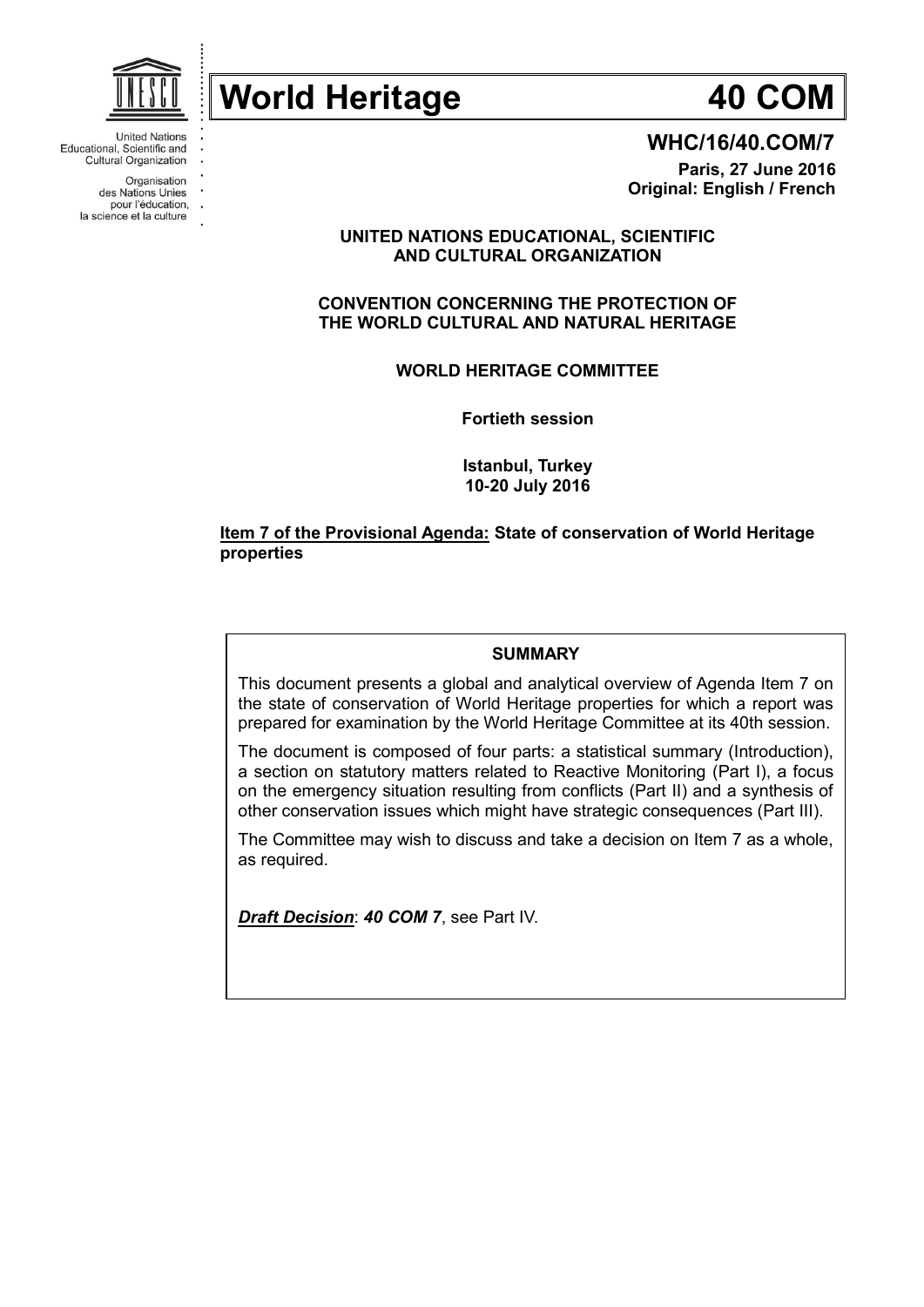# **INTRODUCTION**

- 1. As part of the Reactive Monitoring process<sup>1</sup>, the World Heritage Committee will examine at its 40th session the reports on the state of conservation of 156 World Heritage properties (Agenda items 7A and 7B), including the 48 properties inscribed on the List of World Heritage in Danger (Agenda item 7A). In addition, due to specific situations, two decisions, one on the World Heritage properties of the Democratic Republic of the Congo and one on those of the Syrian Arab Republic, will also be examined under Agenda item 7A.
- 2. The properties reported upon are selected, among all those inscribed on the World Heritage List, according to the following considerations:
	- 48 properties inscribed on the List of World Heritage in Danger (Agenda item 7A);
	- 82 properties inscribed on the World Heritage List for which state of conservation reports were requested by the World Heritage Committee at its previous sessions (Agenda item 7B);
	- 17 properties for which, upon inscription on the World Heritage List, a follow-up was requested by the World Heritage Committee (Agenda item 7B);
	- 9 properties, which have come under threat since the 39th session of the World Heritage Committee and which require urgent actions in addition to the consultations and discussions that normally take place between the State Party, the World Heritage Centre and the Advisory Bodies in order to address the threat (Agenda item 7B).

| The 156 properties for examination are distributed as follows: | 3. |  |  |  |  |  |
|----------------------------------------------------------------|----|--|--|--|--|--|
|----------------------------------------------------------------|----|--|--|--|--|--|

| Agenda item 7A<br>Document WHC/16/40.COM/7A<br>Document WHC/16/40.COM/7A.Add<br>Document WHC/16/40.COM/7A.Add.2 | <b>NAT</b> | <b>CLT</b> | total |
|-----------------------------------------------------------------------------------------------------------------|------------|------------|-------|
| <b>AFR</b>                                                                                                      | 13         | 3          | 16    |
| <b>ARB</b>                                                                                                      |            | 16         | 16    |
| <b>APA</b>                                                                                                      | 2          | 2          | 4     |
| <b>EUR/NA</b>                                                                                                   |            |            | 5     |
| <b>LAC</b>                                                                                                      | 2          | 5          |       |
| <b>Total</b>                                                                                                    | 18         | 30         | 48    |

| Agenda item 7B<br>Document WHC/16/40.COM/7B<br>Document WHC/16/40.COM/7B.Add<br>Document WHC/16/40.COM/7B.Add.2 | <b>NAT</b> | <b>MIX</b> | <b>CLT</b> | total |
|-----------------------------------------------------------------------------------------------------------------|------------|------------|------------|-------|
| <b>AFR</b>                                                                                                      |            |            | 12         | 20    |
| <b>ARB</b>                                                                                                      | っ          |            | 8          | 11    |
| <b>APA</b>                                                                                                      | 5          | 2          | 19         | 26    |
| <b>EUR/NA</b>                                                                                                   | 13         |            | 18         | 32    |
| <b>LAC</b>                                                                                                      |            |            | 9          | 19    |
| <b>Total</b>                                                                                                    | 36         | 6          | 66         | 108   |

 $\overline{a}$ 

<sup>1</sup>For further details on this process, visit the dedicated page on the World Heritage Centre's online State of conservation Information System at<http://whc.unesco.org/en/reactive-monitoring>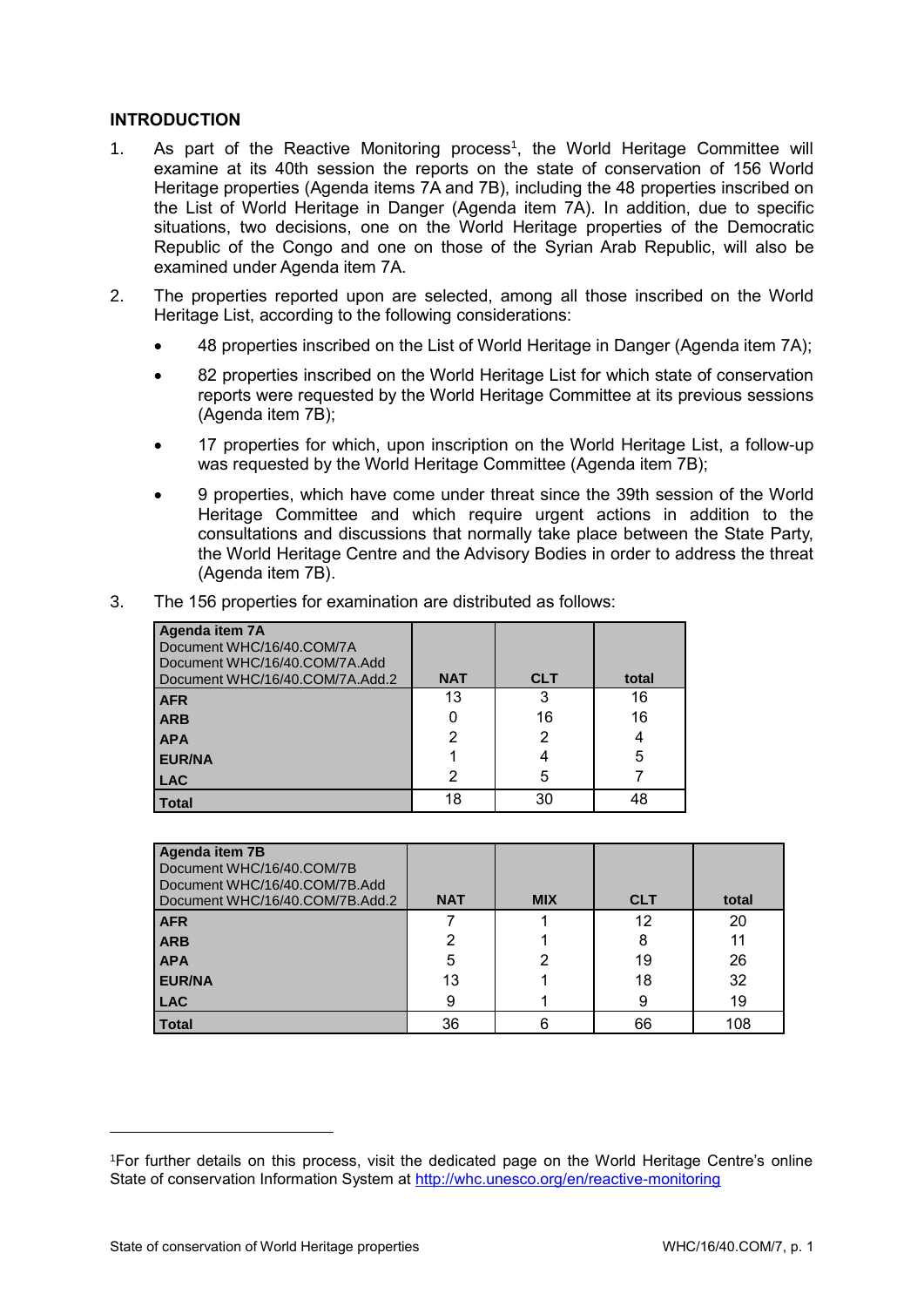4. These 156 properties represent 15% of all the properties inscribed on the World Heritage List. Significant variations among the regions are noticeable (see below Chart 1). For example, the Africa and the Arab States regions each represent 33% of all properties inscribed on the List of World Heritage in Danger (item 7A), although they represent today only 9% and 8% of the World Heritage List respectively.



Chart 1: Percentage of properties located in each region

5. There are also significant variations when considering the categories of heritage (natural, mixed and cultural properties). Indeed, while natural properties represent 19% of the World Heritage List, they account for nearly 40% of the properties inscribed on the List of World Heritage in Danger, and one third of all properties subject to the Reactive Monitoring process (see Chart 2 below).



Chart 2: Percentage of properties of each category (natural, mixed, cultural)

6. The 156 properties for which a state of conservation report is presented are facing a number of factors, which negatively impact, or may impact, their Outstanding Universal Value. A total of 61 different factors affecting these properties have been identified, with an average of 4.2 factors affecting each property, which emphasizes once more the cumulative impact of threats on the OUV.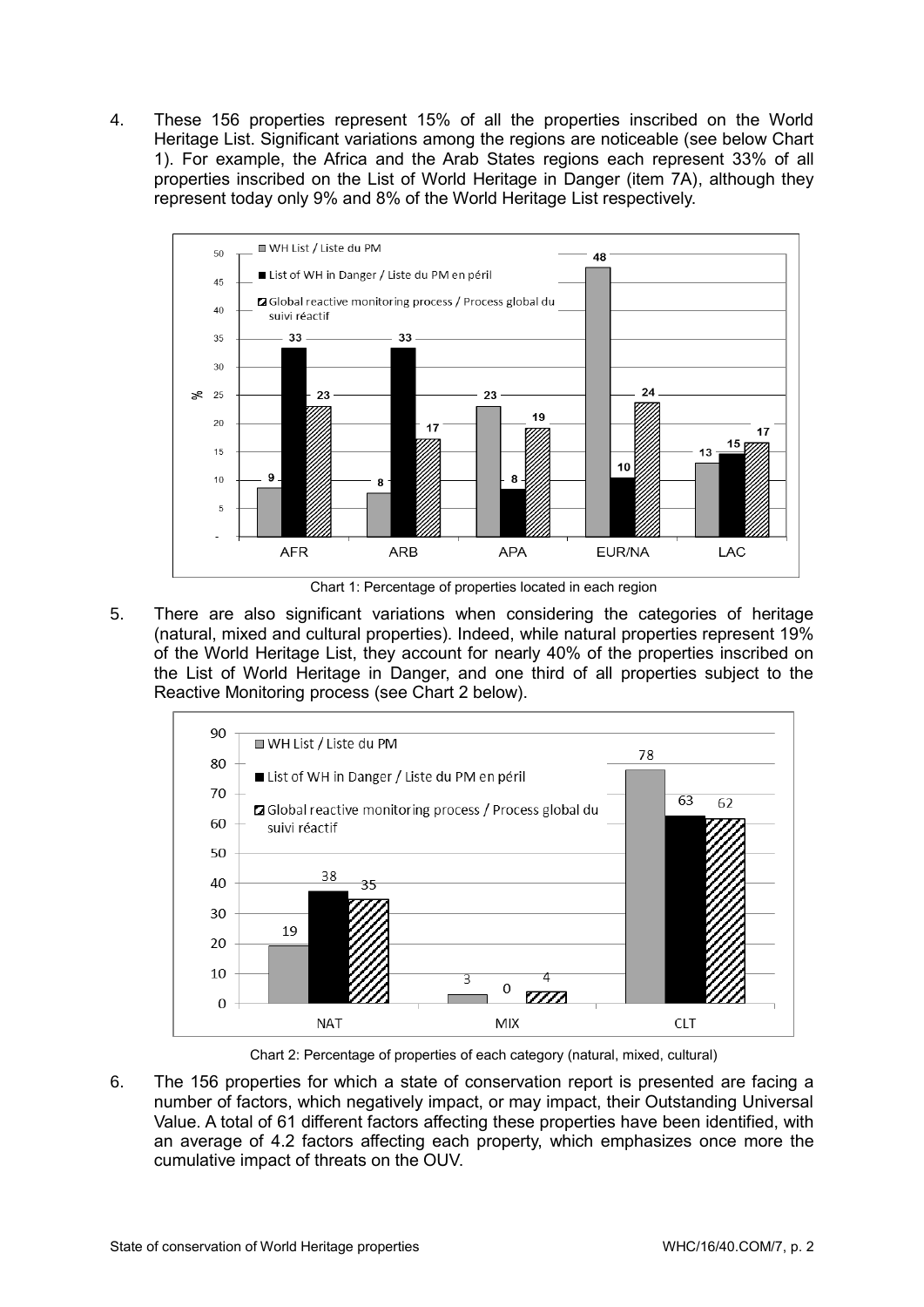7. Globally, the most reported factors affecting the properties in 2016 are the following:

| <b>Factors</b>                                            | Percentage of the reported<br>properties affected |
|-----------------------------------------------------------|---------------------------------------------------|
| Management systems/ management plan                       | 72,4%                                             |
| Housing                                                   | 29,5%                                             |
| Illegal activities                                        | 25,0%                                             |
| Ground transport infrastructure                           | 19,2%                                             |
| Impacts of tourism / visitor / recreation                 | 18,6%                                             |
| Legal framework                                           | 16,7%                                             |
| Land conversion                                           | 16,7%                                             |
| Management activities                                     | 16,0%                                             |
| Major visitor accommodation and associated infrastructure | 13,5%                                             |
| Mining                                                    | 13,5%                                             |
| War                                                       | 10,9%                                             |
| Water infrastructure                                      | 10,9%                                             |
| Livestock farming / grazing of domesticated animals       | 9,6%                                              |
| Civil unrest                                              | 8,3%                                              |
| Human resources                                           | 8,3%                                              |
| Financial resources                                       | 8,3%                                              |

8. Factors affecting the World Heritage properties vary according to the category of heritage considered. The table below presents the most reported factors affecting respectively natural and cultural properties, as identified in the SOC reports presented in 2016:

| <b>Natural properties</b>                                               |                                                         | <b>Cultural properties</b>                                   |                                                         |  |
|-------------------------------------------------------------------------|---------------------------------------------------------|--------------------------------------------------------------|---------------------------------------------------------|--|
| Factors                                                                 | Percentage of<br>the reported<br>properties<br>affected | Factors                                                      | Percentage of<br>the reported<br>properties<br>affected |  |
| Management systems/<br>management plan                                  | 59,3%                                                   | Management systems/<br>management plan                       | 78,1%                                                   |  |
| Illegal activities                                                      | 51,9%                                                   | Housing                                                      | 43,7%                                                   |  |
| Mining                                                                  | 31,5%                                                   | Management activities                                        | 24%                                                     |  |
| Water infrastructure                                                    | 25,9%                                                   | Legal framework                                              | 19,8%                                                   |  |
| Land conversion                                                         | 25,9%                                                   | War and Civil unrest                                         | 17,7%                                                   |  |
| Livestock farming / grazing of<br>domesticated animals                  | 25,9%                                                   | Ground transport infrastructure                              | 15,6%                                                   |  |
| Ground transport infrastructure                                         | 25,9%                                                   | Land conversion                                              | 12,5%                                                   |  |
| Impacts of tourism / visitor /<br>recreation                            | 24,1%                                                   | Impacts of tourism / visitor /<br>recreation                 | 12,5%                                                   |  |
| Oil and gas                                                             | 18,5%                                                   | Major visitor accommodation<br>and associated infrastructure | 12,5%                                                   |  |
| Major visitor accommodation and<br>associated infrastructure            | 16,7%                                                   | Deliberate destruction of<br>heritage                        | 11,5%                                                   |  |
| Legal framework                                                         | 14,8%                                                   | Illegal activities                                           | 10,4%                                                   |  |
| Identity, social cohesion, changes in<br>local population and community | 14,8%                                                   | Interpretative and visitation<br>facilities                  | 10,4%                                                   |  |
| War and Civil unrest                                                    | 14,8%                                                   | Erosion and siltation/<br>deposition                         | 9,4%                                                    |  |
| Invasive/alien terrestrial species                                      | 13,0%                                                   | Human resources                                              | 8,3%                                                    |  |
| Governance                                                              | 11,1%                                                   | Effects arising from use of<br>transportation infrastructure | 7,3%                                                    |  |
| Invasive / alien freshwater species                                     | 11,1%                                                   |                                                              |                                                         |  |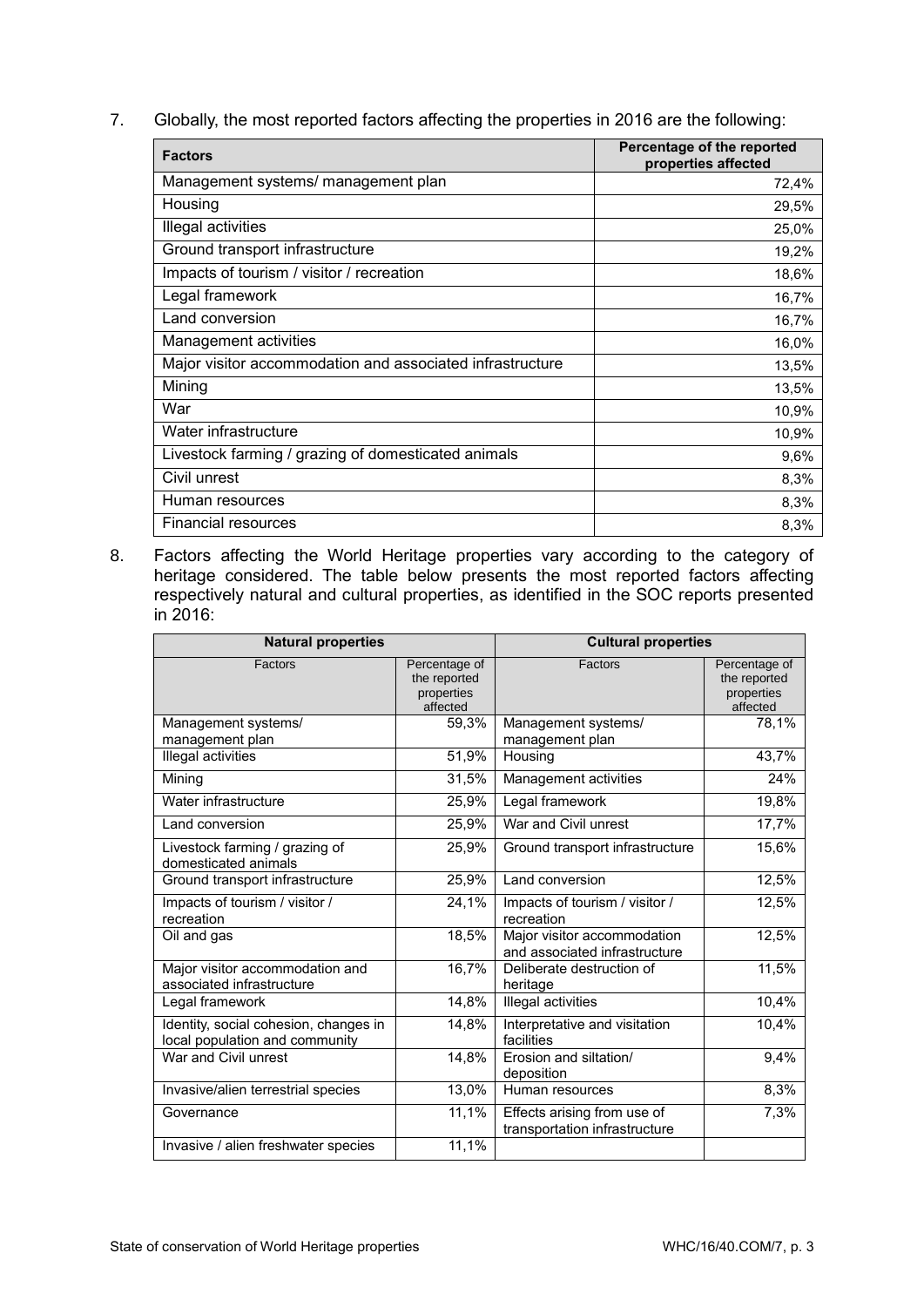- 9. More detailed statistics can be found at <http://whc.unesco.org/en/soc> (search for "*2016*", then "*Views*" and "*Statistics*").
- 10. The following parts of the document present insights on specific factors, such as conflict situation, reconstruction, climate change, ground transport infrastructures, etc. It also includes clarifications on the organization of Reactive Monitoring missions and on the importance and drafting of Desired state of conservation for the removal of properties from the List of World Heritage in Danger (DSOCR).
- 11. The World Heritage Centre wishes to underline the limited percentage of receipt of the state of conservation reports requested by the World Heritage Committee to States Parties, which were submitted within the statutory deadlines of 1 December 2015 and 1 February 2016. By 15 December 2015, only 60% of the reports requested by 1 December had been received by the World Heritage Centre; and by 15 February 2016, only 56% of the reports requested by 1 February had been received.
- 12. 80% of all the requested reports were received by the end of February 2016 and 89% by the end of March 2016. At the time of drafting this document, 11 reports had not yet been submitted.
- 13. The World Heritage Centre wishes to recall that delayed submission of these reports and/or late submission of additional information by the States Parties inevitably lead to a reduced time available for dialogue between the States Parties, the World Heritage Centre and the Advisory Bodies on the issues at stake. Furthermore, late submissions also lead to an increasing number of SOC reports being included in the Addendum documents (7A.Add, 7A.Add.2, 7B.Add and 7B.Add.2), hence reducing the time available for Committee members to review these reports before the Committee session. 90 reports were made available on the first statutory deadline for dispatch of documents, on 27 May 2016, (Documents WHC/16/40.COM/7A and 7B) and 66 remaining reports were made available on the second and third dispatches, on 10 June 2016 (Documents WHC/16/40.COM/7A.Add and WHC/16/40.COM/7B.Add) and 27 June 2016 (Documents WHC/16/40.COM/7A.Add.2 and WHC/16/40.COM/7B.Add.2).
- 14. Lastly, the World Heritage Centre would like to acknowledge that out of the 140 reports received, 111 (80%) have been made fully accessible to the public at [http://whc.unesco.org/en/soc,](http://whc.unesco.org/en/soc) as well as 23 summaries (16%). The availability of such an important number of complete state of conservation reports online greatly contributes to the transparency of the Reactive Monitoring process, in line with the outcomes of the "Thinking ahead" reflection and States Parties should be commended for allowing such online publication.

# **I. STATUTORY MATTERS RELATED TO REACTIVE MONITORING**

# **A. Organization of Reactive Monitoring missions**

- 15. Over the last couple of years, the World Heritage Centre has been approached by some States Parties requesting clarifications and information concerning the nature and organization of Reactive Monitoring missions. Indeed, while Reactive Monitoring missions have for a long time been one of the tools for monitoring the state of conservation (SOC) of World Heritage properties, the *Operational Guidelines* did not include a specific reference in this regard and the term "Reactive Monitoring mission" was used only in Committee decisions.
- 16. In the framework of the 2015 revision of the *Operational Guidelines*, the Reactive Monitoring missions were formally included in the *Operational Guidelines* (Paragraph 28.f and definition in footnote) as part of the statutory reporting by the Secretariat and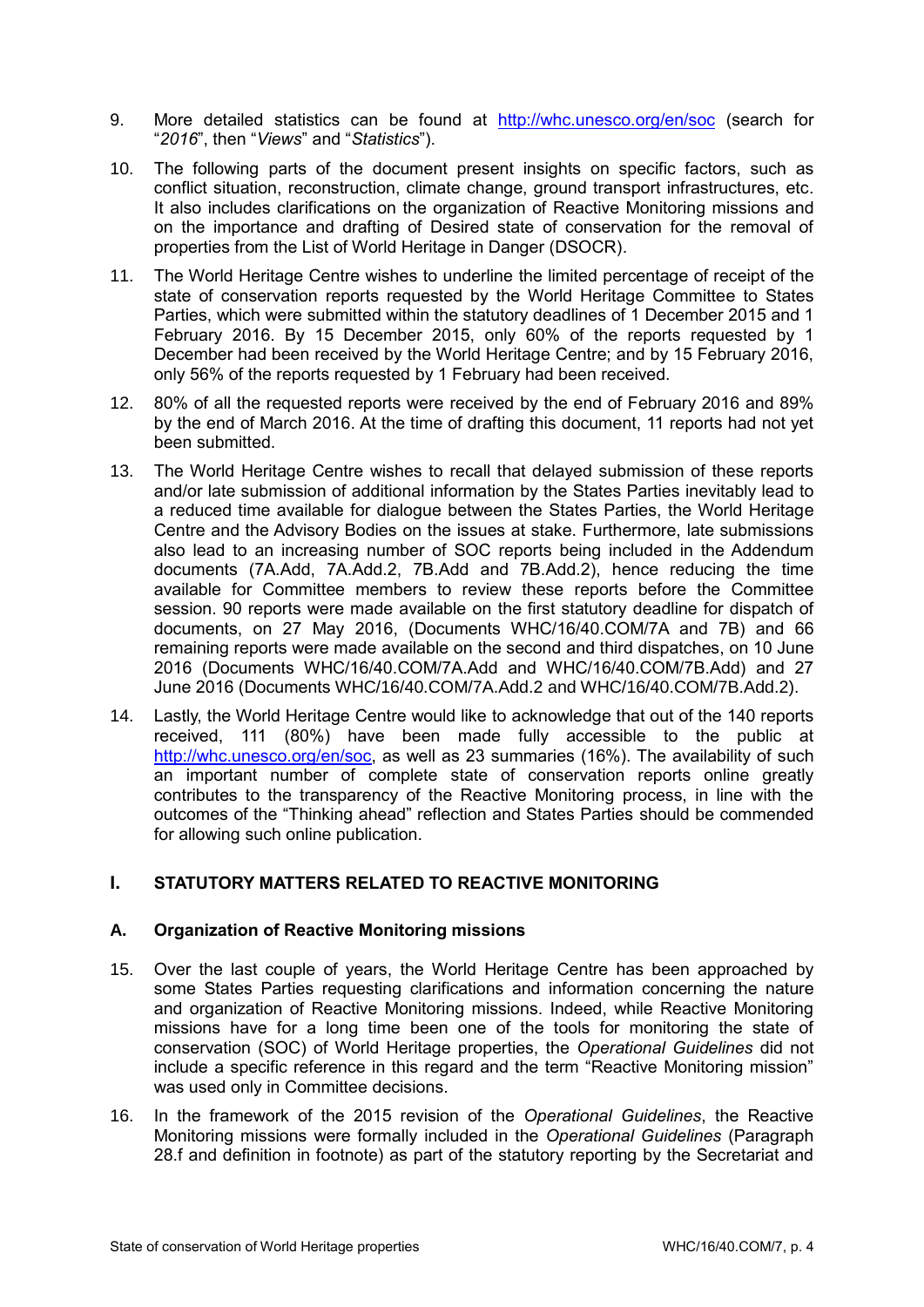the Advisory Bodies to the World Heritage Committee on the state of conservation of specific properties that are under threat (see Paragraph 169).

- 17. When the information available in a state of conservation report is still not sufficient for the World Heritage Committee to adopt a well-informed decision, the Committee may decide that the Secretariat be authorized to take the necessary action to ascertain, in consultation with the State Party concerned, the present condition of the property, the dangers to its Outstanding Universal Value (VUE) and the feasibility of adequately restoring it through the sending of a Reactive Monitoring mission. Such missions can only be requested by the World Heritage Committee and are conducted by the World Heritage Centre alone or jointly with the respective Advisory Body/ies, depending on the type of property (cultural, natural, mixed). In most cases, the Committee specifies in its decisions which entities should undertake the mission.
- 18. After the mission has taken place and the report has been made available to the State Party, the Secretariat and the Advisory Bodies report back to the Committee on the findings of the mission at a following session, in conjunction with the examination of the SOC report on the respective property.
- 19. With regard to the process of organizing a Reactive Monitoring mission further to a Committee decision requesting the State Party to invite such mission, the State Party concerned is expected to send to the World Heritage Centre, as soon as possible and appropriate, a letter inviting the mission and proposing a provisional timeframe or a number of provisional dates for carrying out the mission.
- 20. Draft Terms of Reference (ToR) of the Reactive Monitoring mission are subsequently established by the World Heritage Centre, in consultation with the relevant Advisory Body(ies), and in line with the decision adopted by the World Heritage Committee. The ToR are finalized in consultation with the State Party.
- 21. A realistic and appropriate mission programme that should adequately reflect the agreed ToR of the mission should then be proposed by the State Party and agreed upon with the World Heritage Centre and the Advisory Body(ies). In drafting the programme, in addition to the site visit, due care should be given by the State Party to ensure that all stakeholders involved in or affected by the conservation and protection of the property are being taken into account for meetings with the mission team. This includes representatives of the respective authorities, but also local communities, members of civil society, representatives of the private sector with an interest in the mission ToR (e.g. extractive industry in case of a mining project).
- 22. It should be noted that the costs of the Reactive Monitoring missions are borne by the World Heritage Fund.
- 23. The mission experts are selected by the respective organizations, World Heritage Centre and/or Advisory Bodies, from their staff members or from their networks of experts and consultants who have experience relevant to the ToR for the mission.
- 24. Following the Reactive Monitoring mission, a report with a set of recommendations is prepared by the mission experts and peer-reviewed by the institutions concerned (World Heritage Centre and/or Advisory Bodies) prior to submission to the State Party. Although there is no written rule, it is strongly recommended that Reactive Monitoring mission reports should be finalized within 2 months following the end of the mission.
- 25. Once the report is finalized, it is shared with the State Party. Should the State Party notice any factual errors in the report - and only factual errors - it can notify the World Heritage Centre in the best delays.
- 26. Subsequently, in line with the ongoing efforts for an improved transparency of all processes of the *World Heritage Convention*, the mission report is uploaded on the World Heritage Centre' State of conservation Information System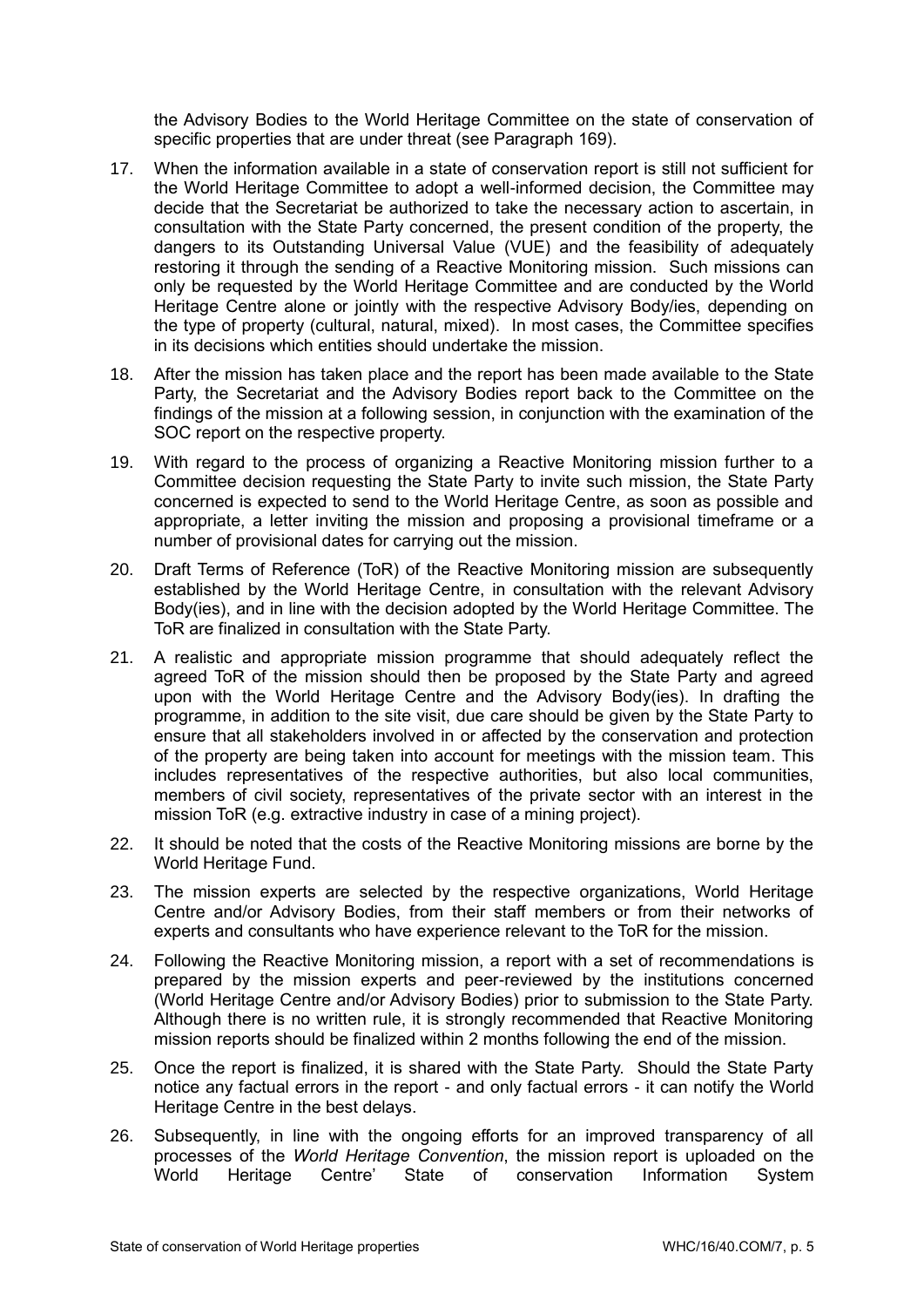[\(http://whc.unesco.org/en/soc\)](http://whc.unesco.org/en/soc), for public access, two weeks after its submission to the State Party concerned.

## **B. Desired state of conservation for the removal of properties from the List of World Heritage in Danger (DSOCR)**

- 27. At its 35th session (UNESCO, 2011), the World Heritage Committee amended Paragraph 183 of the *Operational Guidelines* to formally adopt, when considering the inscription of a property on the List of World Heritage in Danger, a Desired state of conservation for the removal of this property from the List of World Heritage in Danger (DSOCR) (Decision **35 COM 7C**).
- 28. As a follow-up to this decision, the World Heritage Centre and the Advisory Bodies prepared a Guidance Note to provide advice on preparing, monitoring and reporting on the DSOCR. This Guidance Note, aiming primary at audiences involved in this process such as States Parties and site managers, is available at <http://whc.unesco.org/document/123577> and was welcomed by the World Heritage Committee at its 37th session (Phnom Penh, 2013) (Decision **37 COM 7A.40**).
- 29. The DSOCR is a defined state of conservation that a property inscribed on the List of World Heritage in Danger must reach in order to demonstrate that it is no longer threatened by serious and specific danger, and to enable its removal from the List of World Heritage in Danger. The DSOCR is intended to enable the World Heritage Committee to take informed decisions on the basis of the status of threats, of the recovery of any damaged attributes, and of the capacity of the property's protection and management system to control threats.
- 30. When the Committee is satisfied that a property has achieved its DSOCR, it may decide to remove the property from the List of World Heritage in Danger. However, continued monitoring of the state of conservation of the property through regular state of conservation reporting will usually be necessary in order to demonstrate the continued capacity of the property's protection and management system to control threats and to ensure the OUV is sustained in the long-term.
- 31. In addition, the DSOCR, and particularly any related indicators, should be part of a property's overall management. For example, indicators should ideally be incorporated into a property's existing monitoring framework, in order to track progress in achieving the DSOCR. The DSOCR framework can also play an important part in coordinating the engagement of various actors in the conservation and management of a property, including States Parties, community groups and non-governmental organizations.
- 32. The submission of the DSOCR by a State Party and its subsequent adoption by the World Heritage Committee should usually come prior to the finalization and approval of, for example, the necessary changes to planning tools and regulatory framework; those being usually part of the corrective measures whose implementation will be guided by the DSOCR.
- 33. The World Heritage Centre and the Advisory Bodies are actively supporting States Parties to develop and submit DSOCR for the majority of endangered properties, but in some cases, and particularly in relation to natural properties, the development of DSOCRs and their related indicators is delayed by the need to establish baseline data on a property's values, for example through surveys.
- 34. In addition to the DSOCR, the State Party has to define a set of corrective measures which will need to be implemented according to a specific timeframe, in order to immediately address the factors negatively impacting on the OUV of the property. These corrective measures are established in consultation with the World Heritage Centre and the Advisory Bodies, and adopted by the Committee. For example, in some cases where the property is affected by poaching on key species contributing to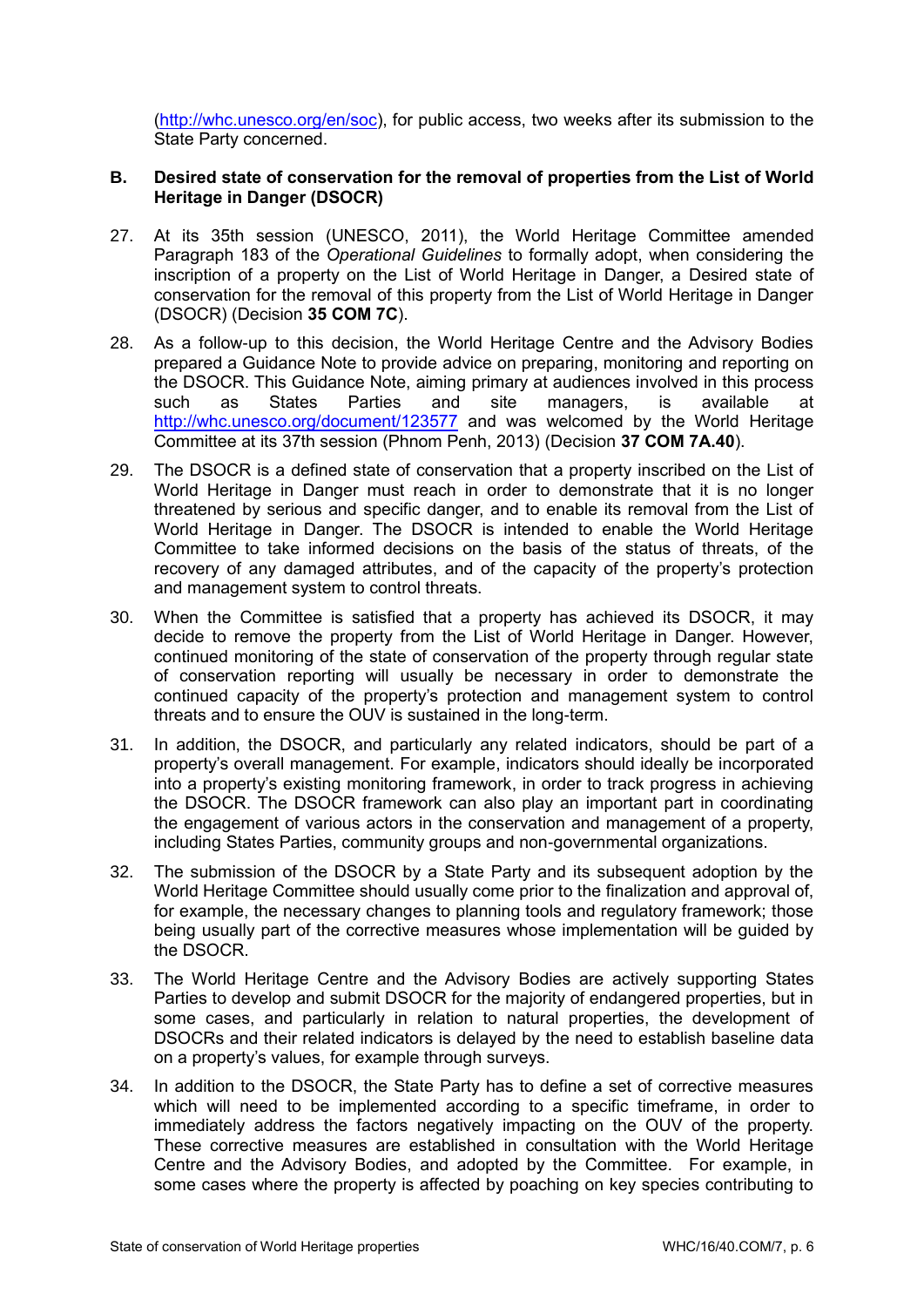the OUV of the property, specific biological data may be required through an inventory to define the indicators for the DSOCR; yet anti-poaching measures can already be implemented as part of the corrective measures. Similarly, for cultural sites, in cases where a property is affected by the destruction and/or new construction of buildings, a specific urban inventory and analysis of urban forms may be required to define the indicators, while a moratorium on building constructions can be implemented as part of the corrective measures and a timeframe for the inventory can be defined.

# **II. EMERGENCY SITUATION RESULTING FROM CONFLICTS**

- 35. Conflicts continue to represent a major threat to World Heritage properties. In 2016, 18% of the properties reported at the 40th session of the Committee are located in conflict areas (either wars or civil unrest) and are at risk. Actions are being pursued to monitor and/or safeguard this heritage and advocate for its protection at international and national level; other actions have been developed to mitigate and prevent risks, and to address the challenges of recovery processes.
- 36. In Timbuktu (Mali), the restoration of 14 of the 16 mausoleums of Timbuktu destroyed since May 2012, was completed in July 2015 thanks to reconstruction work undertaken with the full involvement of the local communities. Moreover, during the conflict, about 4200 ancient manuscripts were damaged, burned or displaced by armed groups while some 350,000 manuscripts were transferred to Bamako for safekeeping. Following the international expert meeting for the safeguarding of Mali's cultural heritage organized by UNESCO in February 2013, an action plan was developed to implement measures for the protection of heritage and capacity building, which facilitated the mobilization of considerable funding sources, in particular the European Union, Switzerland and Norway. United Nations Security Council Resolution 2100 (adopted 25 April 2014) requested the United Nations Multidimensional Integrated Stabilization Mission in Mali (MINUSMA) to ensure the [safeguarding of cultural heritage sites in Mali](http://www.unesco.org/new/en/unesco/resources/unescos-action-in-mali/all-mali-news/) in collaboration with UNESCO, which marked the very first time that the official mandate of a UN Peace keeping mission referred to the protection of cultural heritage. In that context, UNESCO organized training in cultural heritage protection for approximately 2,000 MINUSMA staff, focusing not only heritage sites and monuments, but also the protection of cultural objects and the fight against illicit trafficking. Among the other measures undertaken by UNESCO to ensure the protection of the Malian cultural heritage, was the creation of the ["Heritage Passport"](http://www.unesco.org/new/fileadmin/MULTIMEDIA/HQ/BPI/EPA/images/media_services/Director-General/Passeport-pour-le-Mali.PDF) for the north of Mali, in order to facilitate Mali's implementation of its Law on Heritage and the World Heritage Convention and sensitize the armed forces and other partners intervening on the ground on the importance of the protection of a number of identified sites.
- 37. In Nigeria, conflicts have inflicted damages to palace buildings and houses in the Sukur Cultural Landscapes. Reconstruction work has been undertaken to some of the traditional buildings by the local community but community buildings such as schools remain to be restored.
- 38. Conservation works continue at the two Buddha niches in the Bamiyan Valley, Afghanistan, as the rears of the Buddha niches became considerably fragile and unstable following the 2001 blast; an international symposium is being planned in order to thoroughly discuss the issue of possible reconstruction work at the property by involving all the relevant stakeholders. The meeting, to be funded by the UNESCO Japan FIT project, will discuss, in line with the decisions on this issue made by the World Heritage Committee, the feasibility of reconstruction in particular in the Eastern Buddha niche, which was much less damaged than the Western one.
- 39. The Arab Region continues to be affected by distressing conflicts. In Syria, Iraq, Libya and Yemen, due to armed conflicts and political instability, the humanitarian conditions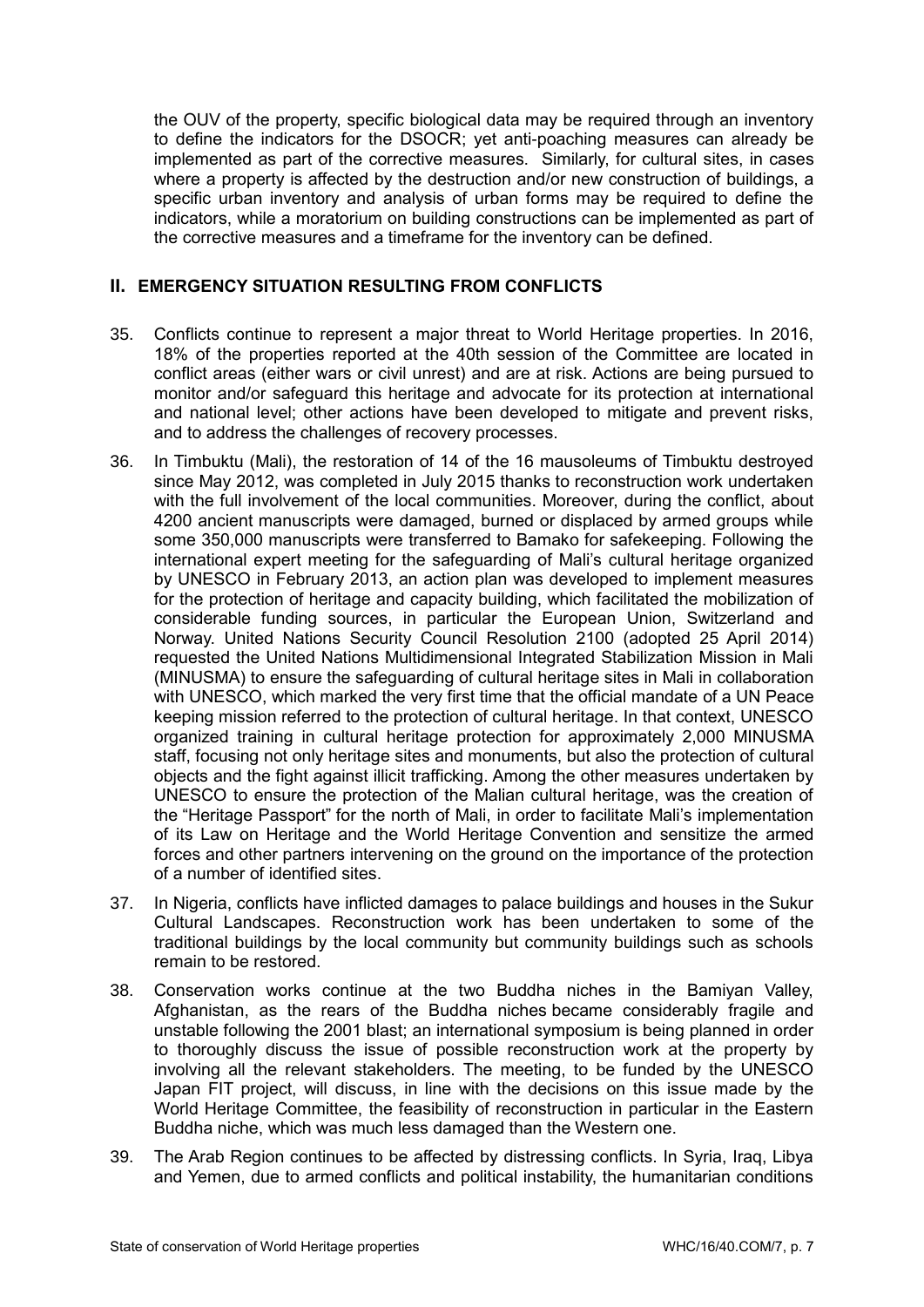are increasingly and overwhelmingly degraded and the state of conservation of the World Heritage properties, the sites inscribed on the Tentative Lists, and cultural heritage as a whole, is highly preoccupying.

- 40. The armed conflict in Syria started in March 2011 and has constantly escalated, leading to the destruction of major testimonies of Syria's exceptional archaeological, urban and architectural heritage. The conflict has seriously affected directly all six World Heritage properties, the 12 sites inscribed on the Tentative List, and a wide number of highly significant cultural heritage sites all over Syria. Cultural heritage in Syria continues to be damaged by shelling, street fighting, targeted explosions, extensive illegal excavations, construction violations, and quarrying, use for military purposes, such as training areas, and inappropriate use of archaeological sites by internally displaced populations. Moreover, intentional destructions inflicted by armed groups have severely and irreversibly destroyed major attributes of Palmyra, which have been assessed during a UNESCO Rapid Assessment mission end of April 2016 (see webpages <http://whc.unesco.org/en/soc/3350> and [http://whc.unesco.org/en/list/23\)](http://whc.unesco.org/en/list/23); damages are reported in the Ancient Villages of Northern Syria and in Bosra. Illegal excavations have continued to irreversibly damage tens of archaeological sites and Tells (for further details, see Document WHC/16/40.COM/7A.Add). First-Aid measures at Palmyra, and other World Heritage properties in Syria will require important support in terms of technical assistance and funding. The UNESCO Beirut Office continues to implement the project funded by the European Union, and co-financed by the Government of Flanders and Austria to support the safeguarding of Syria's cultural heritage. A large expert meeting (220 participants) was held in Berlin from 2 to 4 June 2016 to take stock of the progress made since the 2014 UNESCO expert meeting, identify gaps, and improve the Syria Action Plan where needed. The meeting also addressed post-conflict recovery plans in Syria.
- 41. In Iraq, the situation has dramatically deteriorated since 2014, with the rise of armed extremist groups. In addition to the tragic loss of human life and the humanitarian crisis associated with the persecution of cultural and religious minorities, cultural heritage has been the target of intentional destruction at a staggering scale. Since the 39th session of the World Heritage Committee (Bonn, 2015), the World Heritage properties of Ashur, Samarra Archaeological City and Hatra, and all other cultural heritage sites located in highly volatile conflict areas, continue to be exposed to high risks of destruction. Looting and illicit trafficking have become a growing concern. Several of the 11 Iraqi sites inscribed on the Tentative List are also threatened by the current conflict. In most cases, it is very difficult to monitor the situation on the ground and to assess damages. Damages have been confirmed by UNOSAT (UNITAR) satellite imagery monitoring. The State Party has also reported several intentional destructions inflicted to the site of Nimrud, and to fortification walls and gates of the Site of Nineveh's, both inscribed on Iraq's Tentative List. The implementation of the Action Plan for the Emergency Safeguarding of Iraq's Cultural Heritage, adopted in July 2014, is going at a very low pace due to lack of funding.
- 42. In Libya, rising insecurity places the World Heritage properties of the Archaeological Sites of Sabratha, Cyrene and Leptis Magna at a high level of risk. Moreover, due the lack of proper governance and to the difficult political situation in Libya, illegal constructions within World Heritage properties and urban encroachment have become major concerns. Tadrart Acacus is exposed to unprecedented rates of human presence due to migratory movements and is increasingly exposed to vandalism.
- 43. The World Heritage Centre and the UNESCO Cairo Office organized a workshop on the reinforcement of the implementation of the *World Heritage Convention*, in Tunis from 4 to 7 October 2015, for 16 staff from different territorial offices of the Libyan Directorate of Antiquities (DoA) where it was possible to review the state of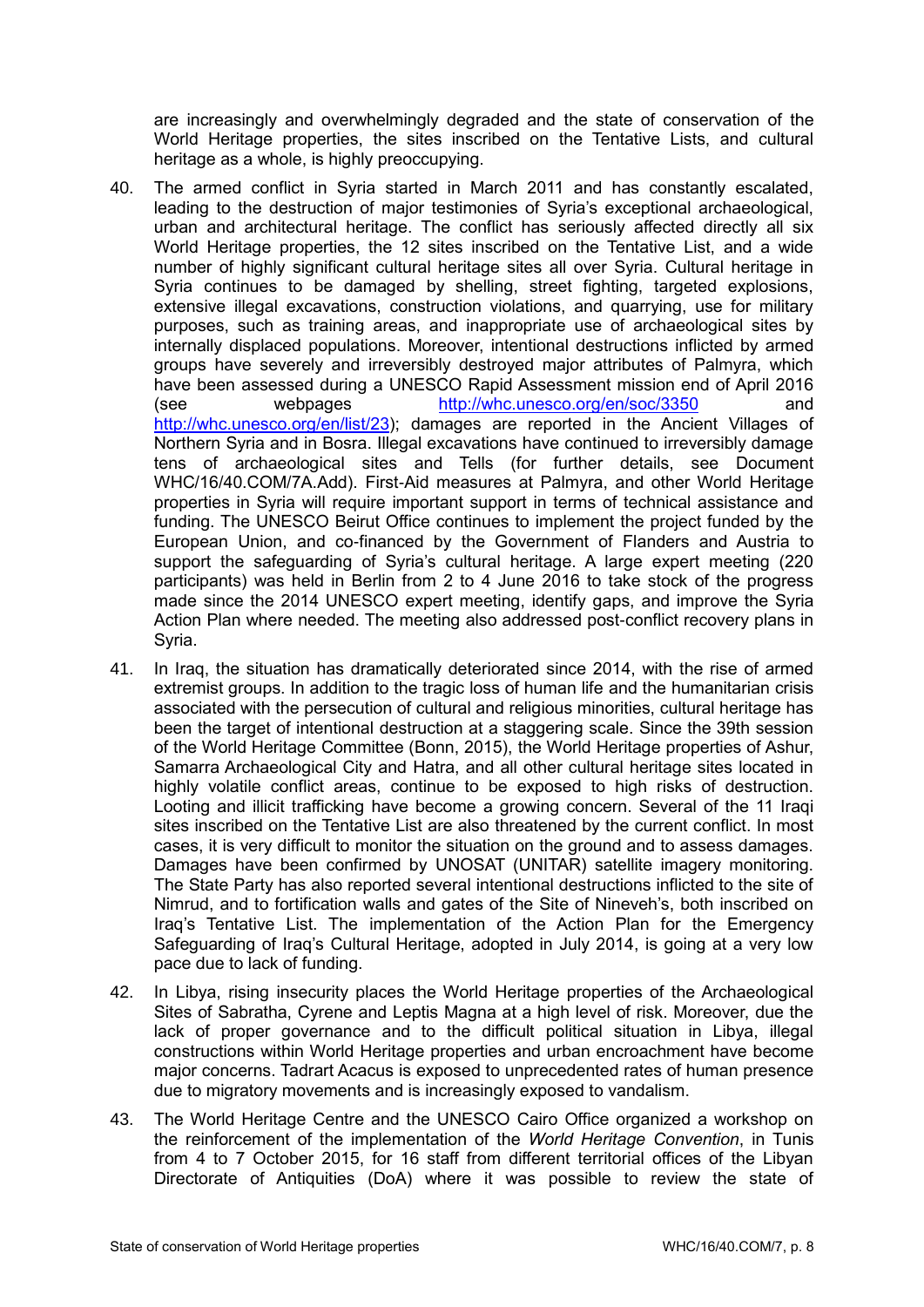conservation of the World Heritage properties and draw the first draft of the country's Tentative List as an emergency inventory and protection tool. On 10 and 11 October 2015, staff from the Libyan DoA received training and technical assistance on the installation of security systems at the World Heritage property of Cyrene. As a result, the fencing off of the most threatened areas at the World Heritage property is underway, as well as the installation of a pilot anti-intrusion system. Anti-intrusion and security sets for museums are being procured. Moreover, from 29 October to 5 November 2015, UNESCO organized the 2nd cycle of the "Risk-Preparedness for Cultural Collections and Built Heritage" training course in Tunis, in cooperation with ICCROM ATHAR and the National Heritage Institute of Tunisia. This was a follow-up to the introductory training conducted in June 2015 in Djerba and engaged 27 Libyan participants and two representatives of the General Organization for the Preservation of Historic Cities of Yemen (GOPHCY).

- 44. Libyan professionals and civil servants in charge of cultural heritage, provided some basic information on the state of conservation of World Heritage sites in Libya, during a meeting dedicated to Libya from 9 to 11 May 2016 (Tunis, Tunisia). The meeting entitled Emergency Safeguarding of Libya's Cultural Heritage, was organised by UNESCO and ICCROM; it gathered 80 national and international professionals. It addressed built (archaeological sites and historic cities), movable and intangible heritage, and allowed assessing the damages, and defining concrete short, medium and long-term actions. Fortunately, no major intentional destructions have been reported since the 39th session of the World Heritage Committee (Bonn, 2015) to cultural heritage sites but threats to Libya's cultural heritage sites are imminent and require urgent risk prevention measures (security and equipment, fencing of the sites, monitoring tools and trained staff), and important funding.
- 45. In Yemen, the State Party reports that the country continues to suffer significant political and socio-economic disturbances that ultimately affect heritage preservation. The conflict in Yemen has caused important and irreversible damage to the Old City of Sana'a, destroying at least 8 historic buildings and damaging around 100. Moreover, the Historic City of Saada, and the Archaeological Site of Marib, on the Tentative list have been severely damaged, and so have been the archaeological city of Baraqish, the al-Qahirah Citadel in Taiz, the Dhamar Museum, the al-Salam Bridge in Shabwa, the Historic City of Kawakban and two historic monuments in the Amran governorate. The Ibn Ismail Shrine in Hadramaut was intentionally destroyed.
- 46. However, the State Party reports that, despite the very difficult conditions in the country and the scarcity of available resources, the employees of the Ministry of Culture have endeavoured to exercise their responsibilities for the protection of cultural heritage, particularly in places located within the boundaries of properties. In particular, the General Organization for the Preservation of Historic Cities in Yemen (GOPHCY) has endeavoured to survey and draw a project for the reconstruction of al-Qasimi Neighbourhood, with technical assistance from UNESCO Doha, ICCROM, ICOMOS and the World Heritage Centre, but the project was halted due to lack of funding. Governance has become a major problem with the Government members being in exile, and changes in the staffing of GOPHCY being made. Further progress has been made to foster greater engagement of the local communities in Zabid. The natural World Heritage property of Socotra has suffered damages following two cyclones; worryingly, the lack of proper governance due to the conflict has led to several activities that are causing important ascertained and potential damages to the property, including an important development project, coral collection, stone extraction, and trees' uprooting. In July 2015, UNESCO organized an Expert Meeting which elaborated an Emergency Action Plan for the Safeguarding of Yemen's Cultural heritage, with short, medium and long term actions some of which can be conducted by the State Party with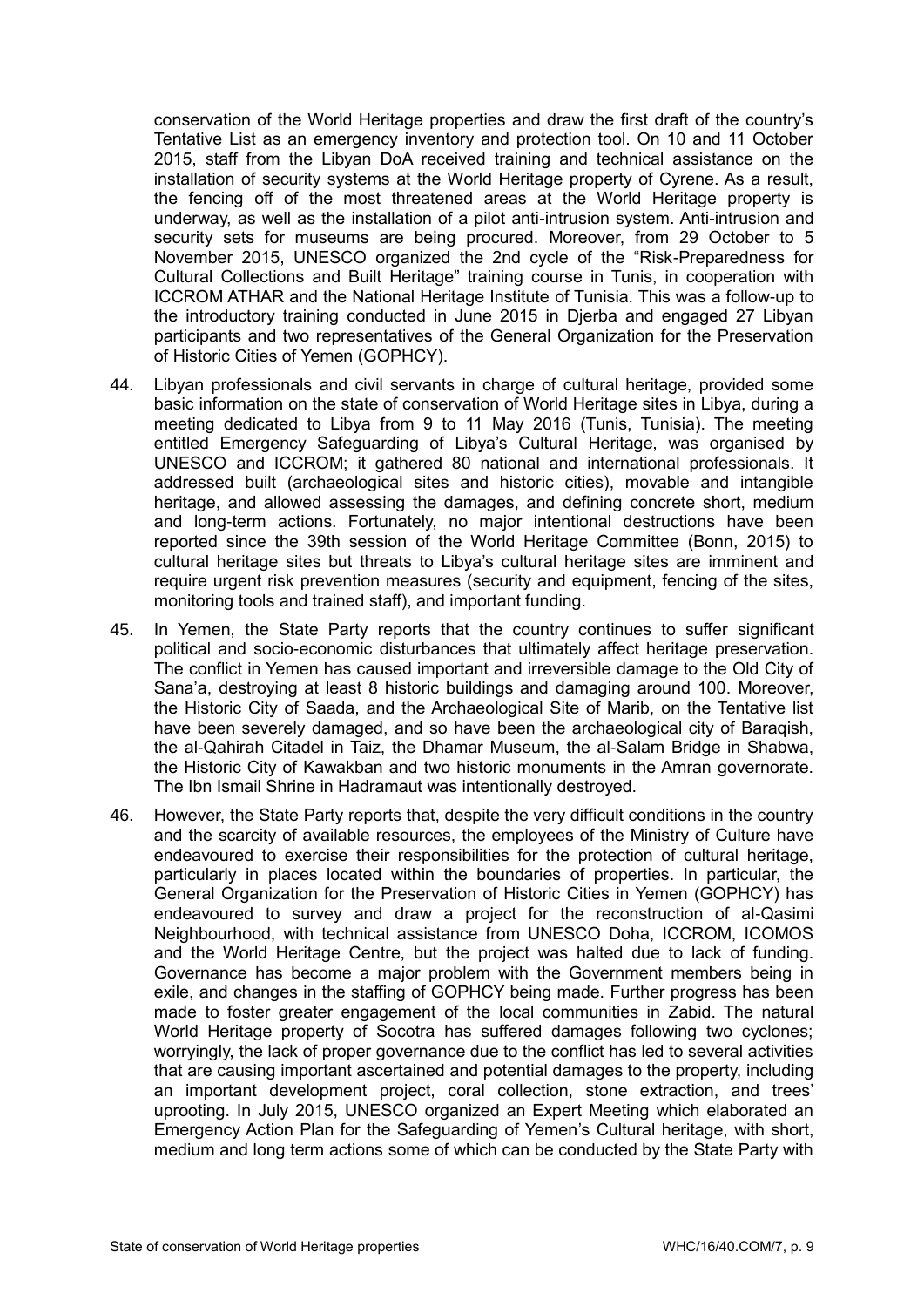remote technical support by UNESCO and the Advisory Bodies, but in the absence of financial support, these actions could not be implemented.

- 47. The World Heritage Centre organized an expert meeting entitled "Post-conflictreconstruction in the Middle-East context, and in the Old City of Aleppo in Particular" (18-19 June 2015), which addressed the challenges of post-conflict reconstruction in the Arab region taking into consideration the issue of extensive urban destruction and damage. The meeting participants made recommendations, which resulted in the development of an Action Plan for the Middle-East and Aleppo (for further details, see <http://whc.unesco.org/en/events/1286/> and the following section III.A. on Reconstruction of the present Document)
- 48. In the face of the growing needs, the Wold Heritage Centre needs to step-up its operational response and reactivity, and ensure proper implementation and follow-up of all emergency measures identified for Syria, Iraq, Libya and Yemen. However, this is currently achieved only partially due to lack of adequate human resources. Similarly the calls on the resources of the Advisory Bodies in connection with the on-going conflicts have increased to a significant degree and beyond what can be handled reasonably within the limits of current resources.
- 49. UNESCO has pursued its follow-up to the implementation of the United Nations Security Council of Resolution 2199 (February 2015) that included legally binding measures to counter illicit trafficking of antiquities and cultural objects from Iraq and Syria, in close cooperation with INTERPOL and other institutional partners. UNESCO submitted a report to the United Nations Sanctions Monitoring Team based on information received from Member States on counter measures taken at the national level. This report served as a basis for the recommendations of the Chair of the Security Council Committee to the Security Council. One of the main outcomes of UNESCO's follow-up is the adoption of Resolution 2253 (December 2015) which widens the obligation to report on oil related crimes stipulated in Resolution 2199, to cultural objects. This new Resolution builds on Resolution 2253 as it is not limited to a specific country, but aims to suppress the financing of terrorism more broadly. This enables States to replicate the same counter measures for other countries in conflict, such as in Mali, Yemen and Libya.
- 50. At its 38th session, the General Conference adopted Resolution 38 C/48, concerning the reinforcement of UNESCO's action for the protection of culture and the promotion of cultural pluralism in the event of armed conflict. The Resolution invited the Director-General to elaborate, in coordination with Member States and relevant actors, an action plan in order to further refine and implement the strategy, in accordance with UNESCO mandate; invited Member States to support the elaboration of the action plan for the implementation of the strategy, by defining mechanisms of rapid response and mobilization of national experts, as well as by contributing to the Heritage Emergency Fund; and invited the Director-General to explore, in collaboration with Member States, practical ways for implementing such mechanism for the rapid intervention and mobilization of national experts. Consultations with all relevant United Nations bodies and with the UNESCO Member States are being undertaken in order to explore the best modalities for the implementation of the strategy.
- 51. Since the 39th session of the World Heritage Committee (Bonn, 2015), the Director-General of UNESCO has repeatedly called on all parties to halt the destruction of heritage in Syria, Iraq Libya and Yemen, and has denounced the attacks to cultural diversity in Iraq and Syria. She also undertook numerous actions to advocate at the international level to the international community to mobilize for the protection of the endangered cultural sites in the region, and join the international awareness raising campaign launched by UNESCO in 2014: #UNITE4HERITAGE. UNESCO also organized a High-Level Meeting and Technical Conference "#UNITE4HERITAGE: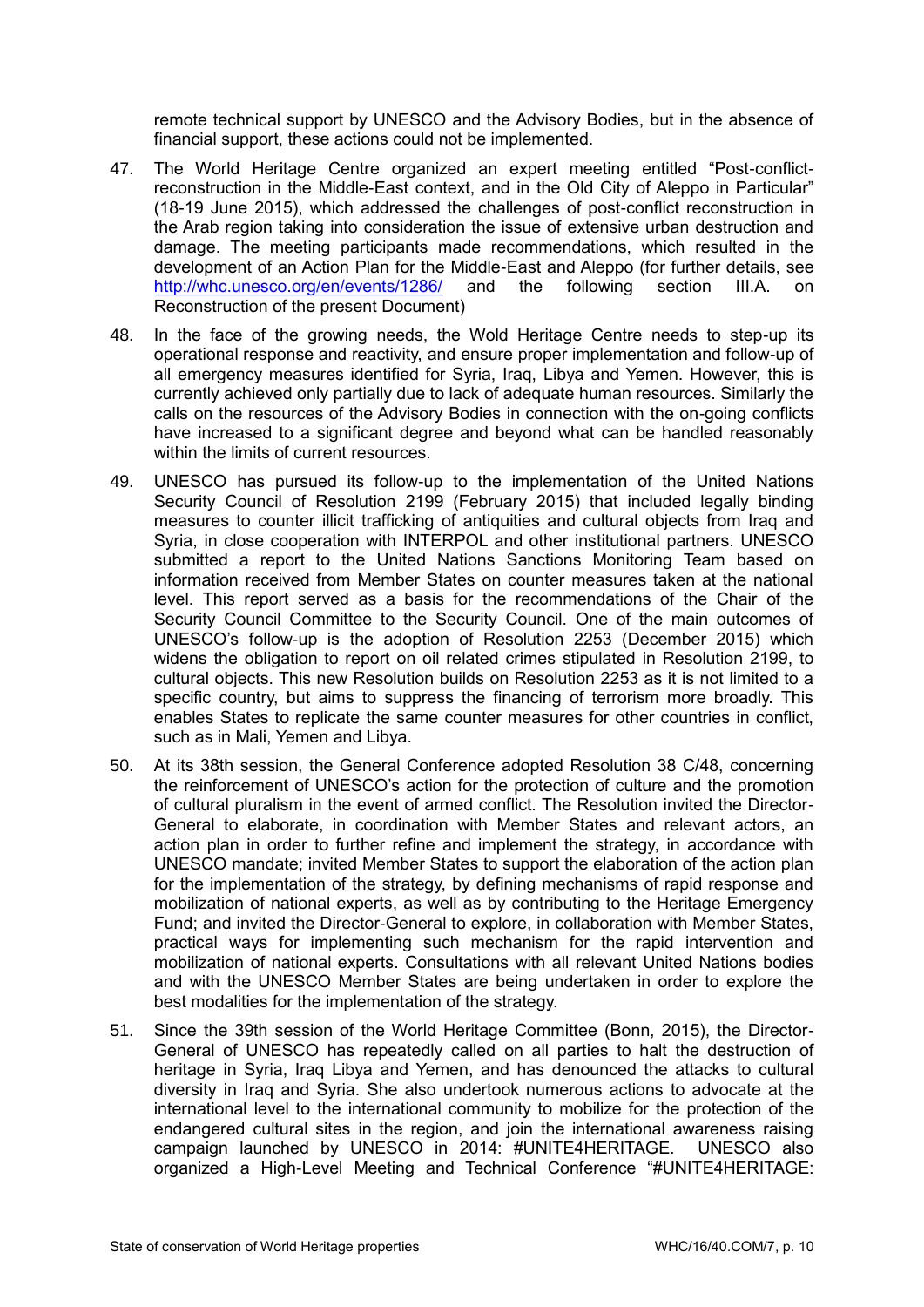Cultural Diversity under attack: Protecting Heritage for Peace", which was held in Brussels, Belgium, on 9 June 2016. This meeting, which benefited from the support of the Flemish Government, sought at strengthening policy advocacy for better recognition of cultural diversity in strategies for reconstruction and peacebuilding.

- 52. Natural sites also continue to suffer from the result of conflicts in Central Africa, including in the Central African Republic (CAR) where insecurity continues to complicate the implementation of corrective measures at Manovo-Gounda St Floris National Park, and the Democratic Republic of the Congo (DRC) where insecurity remains a persistent problem affecting all the four sites located in the eastern region. Over the last twelve months, the staff from Congolese Institute for Nature Conservation (ICCN - Institut Congolais pour la Conservation de la Nature) sustained heavy casualties and many were wounded: since April 2015, nine ICCN guards and three FARDC soldiers were killed in the line of duty in Garamba National Park. In March 2016, a guard was killed in Kahuzi-Biega National Park, two guards killed in the Okapi Wildlife Reserve and two more in the Virunga National Park. The government of DRC has established, in June 2015, a Corps to strengthen security in the national parks. Furthermore, military contingents from the Armed Forces (FARDC) are deployed in all the sites to undertake joint patrols, with ICCN, to strengthen security.
- 53. Poaching, in some cases fuelled by ongoing conflict, remains the greatest threat to the integrity of the World Heritage properties in the Central Africa region. Lack of law enforcement, lack of governance structures, and armed conflicts in CAR and DRC are fuelling elephant poaching in Manovo-Gounda St Floris National Park and Garamba National Park, and the illicit trafficking of ivory. In Garamba National Park, the Northern White Rhino is now considered extinct in the wild, largely as a result of poaching. Rebel groups are trafficking wildlife and wildlife products to finance their illegal activities, impacting populations of iconic species such as elephant, the population of which has decreased considerably during the last decade.

# **III. OTHER CONSERVATION ISSUES**

# **A. Reconstruction**

- 54. The recent and wide-ranging deliberate destruction of World Heritage properties as a result of armed conflict in Syria, Yemen, Libya, Mali and Nigeria, and the devastating earthquakes in Nepal, has brought sharply into focus the issue of reconstruction in World Heritage properties and particularly what this means for extensive and coherent areas that support thriving communities.
- 55. It should be recalled that reconstruction of World Heritage properties has been discussed on many occasions by the World Heritage Committee, both before inscription, notably for the Nubian Monuments from Abu Simbel to Philae, Egypt, inscribed 1979, the Historic Centre of Warsaw, Poland, inscribed 1980, and the Old Bridge Area of the Old City of Mostar, Bosnia and Herzegovina, inscribed 2005, and after inscription such as for Dubrovnik and other properties impacted by conflict in the former Yugoslavia during the 1990s (for example, inscription of the City of Dubrovnik on the List of World Heritage in Danger at the 15th session of the Committee (Carthage, 1991)), and more recently the Muzibu Azaala Mpanga Tomb, part of the Kasubi Tombs, Uganda, destroyed by fire on 16 March 2010.
- 56. In the past year, a number of expert meetings were organized by the World Heritage Centre or with its participation. Among them were the meeting organized by UNESCO on 18-19 June 2015 on "Post-Conflict Reconstruction in the Middle East Context, and in the Old City of Aleppo in particular", the ICOMOS preliminary colloquium on "Post-Trauma Reconstruction", Paris, France, March 2016; the ICOMOS meeting on Post-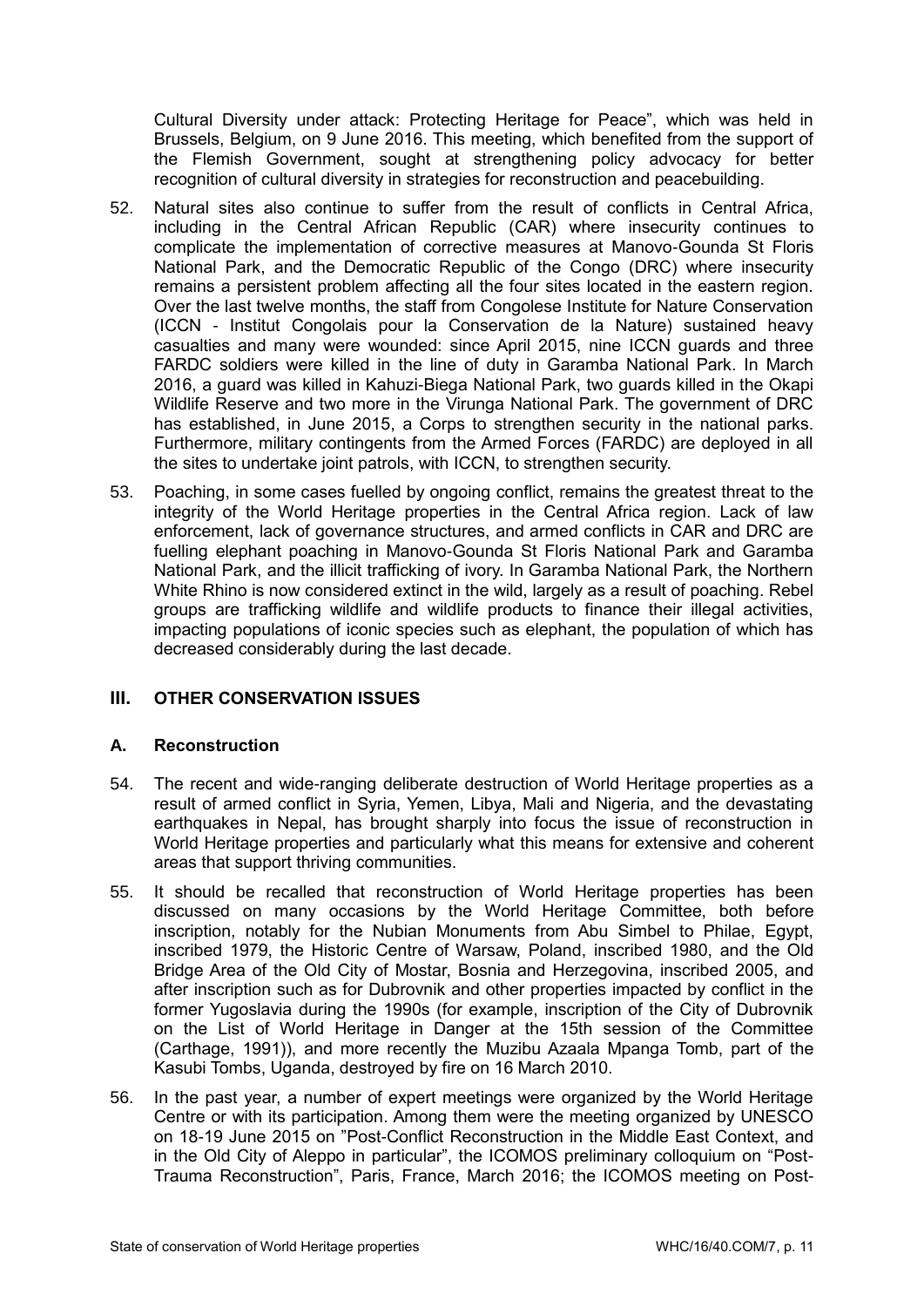Trauma Reconstruction on 4 March 2016; as well as a Roundtable organized on 10-11 March 2016 by the Canada Research Chair on Built Heritage - Université de Montréal (Canada) on "From Conservation to reconstruction: How World Heritage is changing theory and practice" at the UNESCO Institute for Statistics. The ICOMOS Colloquium highlighted the potential of a working network, active worldwide, involving international organisations such as UNESCO, ICOMOS, ICCROM, but also universities and applied research institutes, to explore priorities for research and documentation (see page [http://www.icomos.org/en/what-we-do/focus/6149-post-trauma-reconstruction](http://www.icomos.org/en/what-we-do/focus/6149-post-trauma-reconstruction-proceedings-available-for-download)[proceedings-available-for-download\)](http://www.icomos.org/en/what-we-do/focus/6149-post-trauma-reconstruction-proceedings-available-for-download). ICCROM has also carried out a number of capacity building activities in partnership with UNESCO and the Arab Regional Centre for World Heritage over the past year for professionals from Syria, Libya and Yemen on the topic of first-aid and protection of cultural heritage in times of crisis. These activities included discussions related to reconstruction of heritage damaged as part of the ongoing conflict situations. In addition to those, further meetings are planned such as the "Follow-up to the implementation of the UNESCO Action Plan for the Emergency Safeguarding of Syria's Cultural Heritage" (Berlin, 2-4 June 2016) and the ICOMOS Workshop on Reconstruction in World Heritage properties, to take place in September 2016.

- 57. The June 2015 meeting addressed in particular post-conflict reconstruction examined through case studies in Europe after World War II, Bosnia Herzegovina and Lebanon and reviewed existing theoretical frameworks and international charters in the area of conservation and their relevance in relation with reconstruction. Recent case studies of different approaches in Timbuktu and in Afghanistan were discussed in-depth. At the Montreal Roundtable, experts analyzed that the existing doctrine requires careful evaluation in view of globally changing attitudes to reconstruction; that regional approaches emerge in relation to reconstruction; and that new challenges surface due to new technologies promoted by universities and technology institutions/organizations.
- 58. These and other national meetings and broader reflections are beginning to highlight the need to see reconstruction not as a single concept but as a multi-faceted process that goes far beyond the idea of reconstructing fabric, and one that poses complex ideological and socio-economic questions, brings potential conflicting expectations, and may lead to many different outcomes.
- 59. An important outcome of these meetings was the need to start engaging in key partnerships and raising awareness on best practices in order to avoid tensions through reconstruction by developing an integrated approach that prioritizes the collective healing process, reconciliation and involvement of local communities, and that enlarges the dimension of intangible heritage and its role, as well as mitigating the risks of reinventing heritage/re-writing history.
- 60. Indeed, for World Heritage properties, reconstruction must relate to the Outstanding Universal Value (OUV), and for many properties this goes beyond the fabric of buildings, monuments, cities etc., to encompass processes linking people to places or to historical, social or spiritual associations, depending on the nature of the attributes and their role in conveying OUV.
- 61. The guidance on reconstruction in the Operational Guidelines is limited and Paragraph 86 presents a dilemma between the obligation to sustain the OUV and its attributes, and the obligation to adhere to the idea that reconstruction (apart from anastylosis) should be ruled out, other than in "exceptional circumstances" and "on the basis of complete and detailed documentation and to no extent on conjecture", both concepts, which lack definition.
- 62. Taking account of all of the above, it is suggested that more reflection is needed on the issue of reconstruction in World Heritage properties, and that there is a degree of urgency for this in the light of the traumas faced by communities who have lost their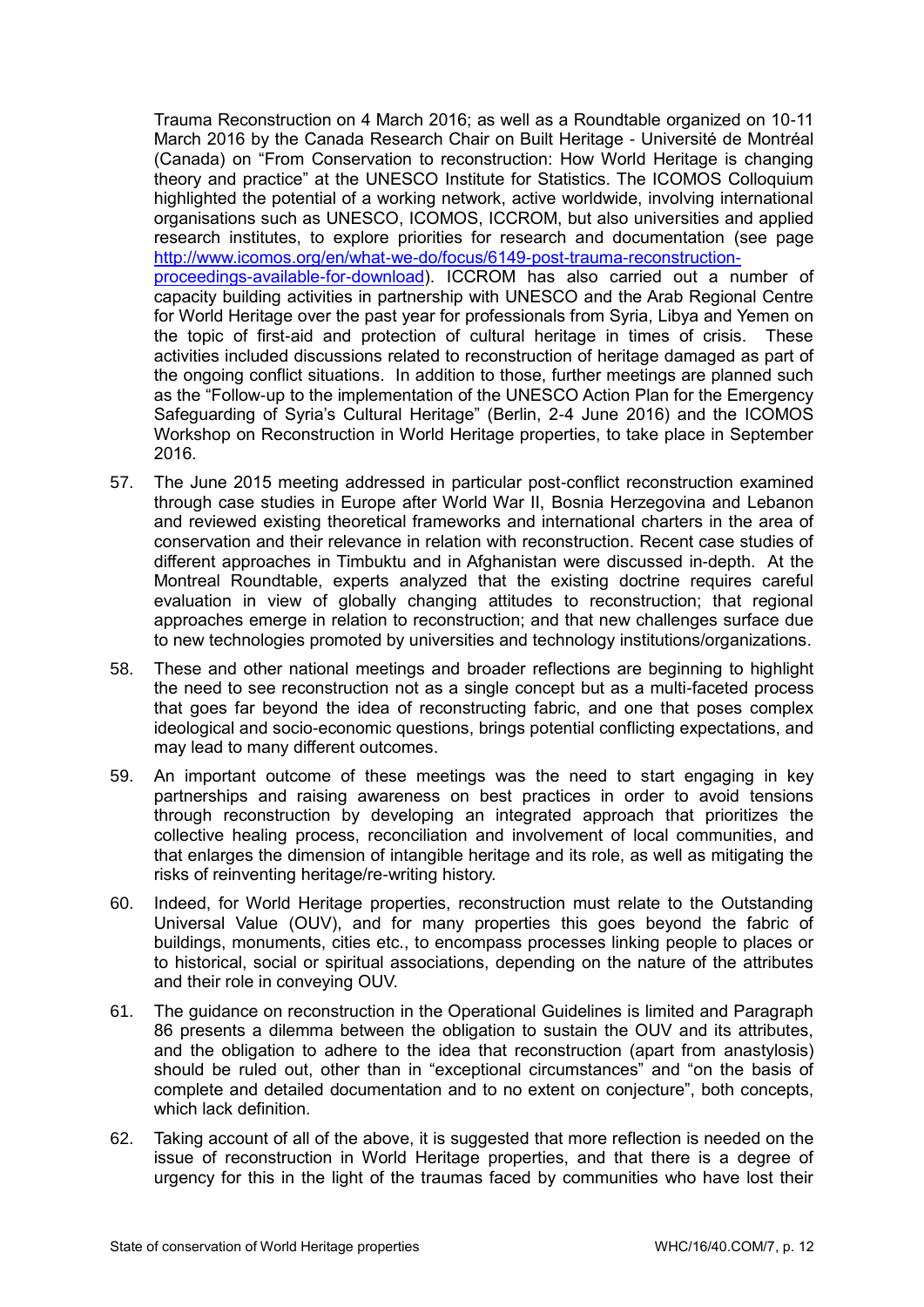homes and frames of reference. Such a reflection could acknowledge the wealth of experience and knowledge that exists within the Advisory Bodies and the World Heritage Centre on technical and other facets of reconstruction.

63. It is therefore recommended that the Committee consider supporting the drafting of new guidance to reflect the multi-faceted challenges that reconstruction brings, its social and economic context, the short- and long-term needs of properties, and the idea of reconstruction as a process that should be undertaken within the framework of the OUV of the properties.

## **B. Climate Change**

- 64. At the forefront of identifying and managing the impacts of Climate Change on World Heritage, the World Heritage Committee adopted a Policy Document on the Impacts of Climate Change on World Heritage Properties in 2007. At its 39th session (Bonn, 2015), it acknowledged that "*World Heritage properties are being increasingly affected by Climate Change*", and also strongly encouraged all States Parties to participate in the 21st Conference of the Parties (COP21) to the United Nations Framework Convention on Climate Change (UNFCCC) in Le Bourget, France, from 30 November to 12 December 2015, "*with a view to achieving a universal climate agreement and mobilize global climate action on the ground*" (Decision **39 COM 7**).
- 65. As anticipated, the major achievement of COP21 was reached on 12 December 2015, when the "Paris Agreement" was successfully adopted, under which all parties have agreed the following:
	- A long-term goal of keeping the increase in global average temperature to well below 2°C above pre-industrial levels, with the aim to limit the increase to 1.5°C;
	- Recognition that it will take longer for global emissions to peak for developing countries and of the need to undertake rapid reductions thereafter in accordance with the best available science:
	- The contribution that each country should make to achieve the global goal is determined by all countries individually and are called "nationally determined contributions";
	- Every 5 years, progress towards the long-term goal through a robust transparency and accountability system to be tracked;
	- Strengthening of societies' ability to adapt to the impacts of climate Change to provide continued and enhanced international support for adaptation to developing countries;
	- Cooperation and enhancement of the understanding, action and support in different areas such as early warning systems, emergency preparedness and risk insurance.
	- Developed countries continue their existing collective goal to mobilise USD 100 billion per year until 2025, when a new collective goal will be set.
- 66. The Paris Agreement covers a number of UNESCO priority areas and competencies, even if it may not call for any major particular re-orientation of UNESCO's actions. In a general manner, the role of the World Heritage Convention in achieving the Paris Agreement through the protection of heritage is clear in several articles. Particularly relevant is the implicit recognition of its importance in ensuring that "*adaptation action should follow a country-driven, gender-responsive, participatory and fully transparent approach, taking into consideration vulnerable groups, communities and ecosystems, and should be based on and guided by the best available science and, as appropriate, traditional knowledge, knowledge of indigenous peoples and local knowledge systems,*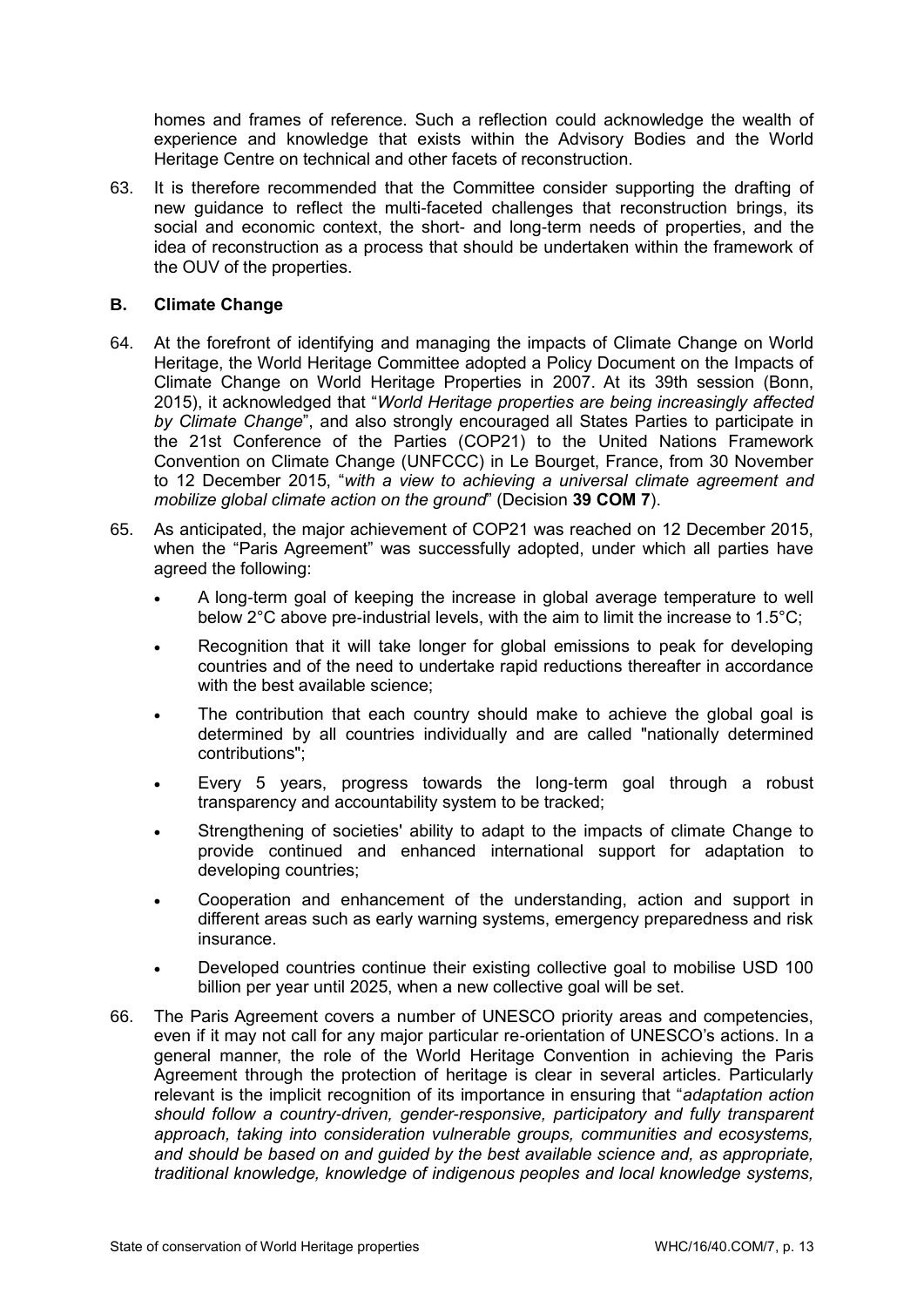*with a view to integrating adaptation into relevant socioeconomic and environmental policies and actions, where appropriate*" (Article 7.5 of the Paris Agreement). This approach is also supported by Article 5.1 of the *World Heritage Convention* itself, which calls on each State Party to "*adopt a general policy which aims to give the cultural and natural heritage a function in the life of the community and to integrate the protection of that heritage into comprehensive planning programmes*".

- 67. The World Heritage Centre and the Advisory Bodies will continue to provide support to all States Parties, especially those that are particularly vulnerable to the adverse effects of Climate Change, in strengthening their capacities to safeguard their heritage, both natural and cultural, and in implementing preventive and corrective measures to combat Climate Change impacts on their heritage, including through raising awareness, sharing of information, good practices, experiences and lessons learned, and developing pilot projects towards Climate Change mitigation, adaptation and resilience building.
- 68. In addition, in November 2015, a few days prior to the opening of COP21, the General Assembly of States Parties to the World Heritage Convention adopted a new policy on sustainable development, which includes a section on strengthening resilience to natural hazards and Climate Change (Resolution **20 GA 13**). The policy states that in the face of increasing disaster risks and the impact of Climate Change, States Parties should recognize that World Heritage represents both an asset to be protected and a resource to strengthen the ability of communities and their properties to resist, absorb, and recover from the effects of a hazard.

# **C. Dams**

- 69. It is noted with concern that an increasing number of properties continue to face potential threats from major dam projects, including Niokolo-Koba National Park (Senegal), Selous Game Reserve (Tanzania), Lake Turkana National Parks (Kenya), and Lake Baikal (Russian Federation). While in many cases the proposed dams are located outside the property boundaries, with the notable exception of Selous Game Reserve (Tanzania), significant impacts could occur on the Outstanding Universal Value of World Heritage properties located upstream or downstream from the proposed dams. These impacts can be both direct as a result of water scarcity or flooding, and indirect as a result of impacts on migratory fish and crustaceans as well as pollution of downstream waters. During the Committee's 40th session, the World Heritage Centre and IUCN are recommending the inscription of two properties (Talamanca Range-La Amistad Reserves/La Amistad National Park (Costa Rica/Panama) and Dja Faunal Reserve (Cameroon)) on the List of World Heritage in Danger, either fully or in part as a result of both ascertained and potential danger, respectively, caused by dam developments.
- 70. Recalling the recommendation made by the World Heritage Centre and IUCN during the 35th session of the Committee that it establish a clear policy on dams, as was done with mining and oil development, highlighting the clear criteria to be used for financing, impact assessments and follow-up of megaprojects, it should be noted that IUCN's Water Programme has over the past four years continually engaged with a variety of partners, including the International Hydropower Association (IHA), The Nature Conservancy (TNC), and the World Wide Fund for Nature (WWF) to develop strategies to improve the sustainability of hydropower, in particular to reduce downstream negative impacts. This ongoing process of developing such strategies will need to take into account concerns raised about the negative impact of dams on World Heritage properties. In the meantime, it is recommended that the Committee urge States Parties to ensure that the impacts from dams that could affect properties located upstream or downstream within the same river basin are rigorously assessed in order to avoid impacts on OUV.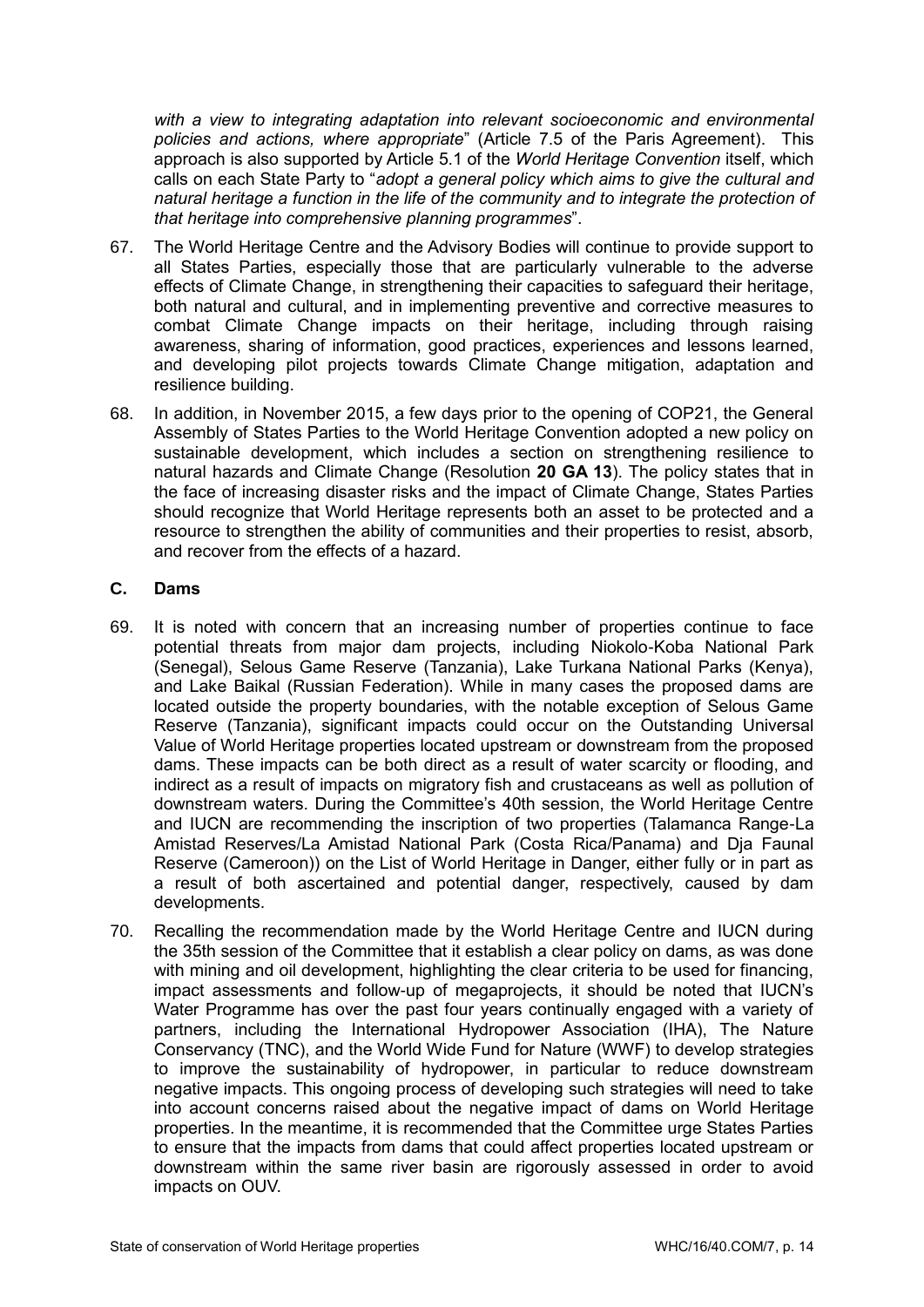# **D. Extractive industries**

- 71. A 2016 report by the World Wide Fund for Nature (WWF), drawing on the 2014 IUCN World Heritage Outlook, found that extractive activities posed a significant threat to over half of all natural and mixed properties, which has been further confirmed by an analysis by the World Heritage Centre on the issues reported to the Committee through the state of conservation reports revealing an increasing trend of properties reporting mining, oil or gas exploration or exploitation [\(http://whc.unesco.org/en/extractive](http://whc.unesco.org/en/extractive-industries)[industries\)](http://whc.unesco.org/en/extractive-industries). While the analysis by the World Heritage Centre identifies the overwhelming impacts on natural and mixed properties, the extractive industry also poses a potential threat to cultural properties. In recognition of the threats from extractive industries, Tullow Oil plc in November 2015 announced its commitment to not explore for or exploit hydrocarbon resources within designated World Heritage areas. Similarly, CEMEX in April 2016 announced its commitment to consider World Heritage sites "No-go" areas. Both companies made these commitments following negotiations with the World Heritage Centre and IUCN, adding to the previously made "No-go" commitments by several industry leaders.
- 72. Dialogue with industries also continued during the 4th Global Forum on Responsible Business Conduct at the Organization for Economic Co-operation and Development (OECD) on 8 June 2016, with a specific session on "Protecting World Heritage Sites and the role of the OECD Guidelines". The session highlighted the importance of World Heritage sites and the role that they play in delivering sustainable development outcomes benefitting people and nature. It examined threats sites face and highlighted steps that some companies and banks have already taken to ensure their preservation. It also explored what governments, business, the finance sector and civil society could further do and the role that the OECD guidelines should play in supporting these precious sites. Participants included the Chair of the Working Party on Responsible Business Conduct, the Finnish Ambassador to UNESCO and OECD, the Director of the World Heritage Centre, representatives of Tullow Oil, JP Morgan and WWF International organizing the event, which was well attended.

# **E. Environmental Impact Assessments (EIAs) / Heritage Impact Assessments (HIAs)**

- 73. The analysis of the World Heritage Centre shows that of a significant number of state of conservation reports note the need to undertake additional environmental and heritage assessments of impacts from proposed developments, proposed legal instruments, or proposed management systems on the Outstanding Universal Value of World Heritage properties and to submit them to the World Heritage Centre for review by the Advisory Bodies, in accordance with Paragraph 172 of the *Operational Guidelines*.
- 74. It is also noted that in many cases where projects that might have an adverse impact on OUV, and which are notified under Paragraph 172 of the *Operational Guidelines*, these are submitted without an appropriate impact assessment. In these cases, the World Heritage Committee will usually need to request one to be submitted, thus extending the timescale under which these projects are considered.
- 75. Such assessments should respectively be undertaken in accordance with the IUCN's *World Heritage Advice Note on Environmental Assessment* and the ICOMOS' *Guidance on Heritage Impact Assessments for Cultural World Heritage Properties*. It is important to note that Environmental Impact Assessments (EIA) and Heritage Impact Assessments (HIA) should be undertaken not only for projects that are likely to have a direct impact on the OUV of World Heritage properties, but also for projects that could have indirect and/or cumulative impacts on the OUV. This includes projects that are located outside the boundaries of World Heritage properties, sometimes at great distances or in neighbouring countries (for example development projects in Ethiopia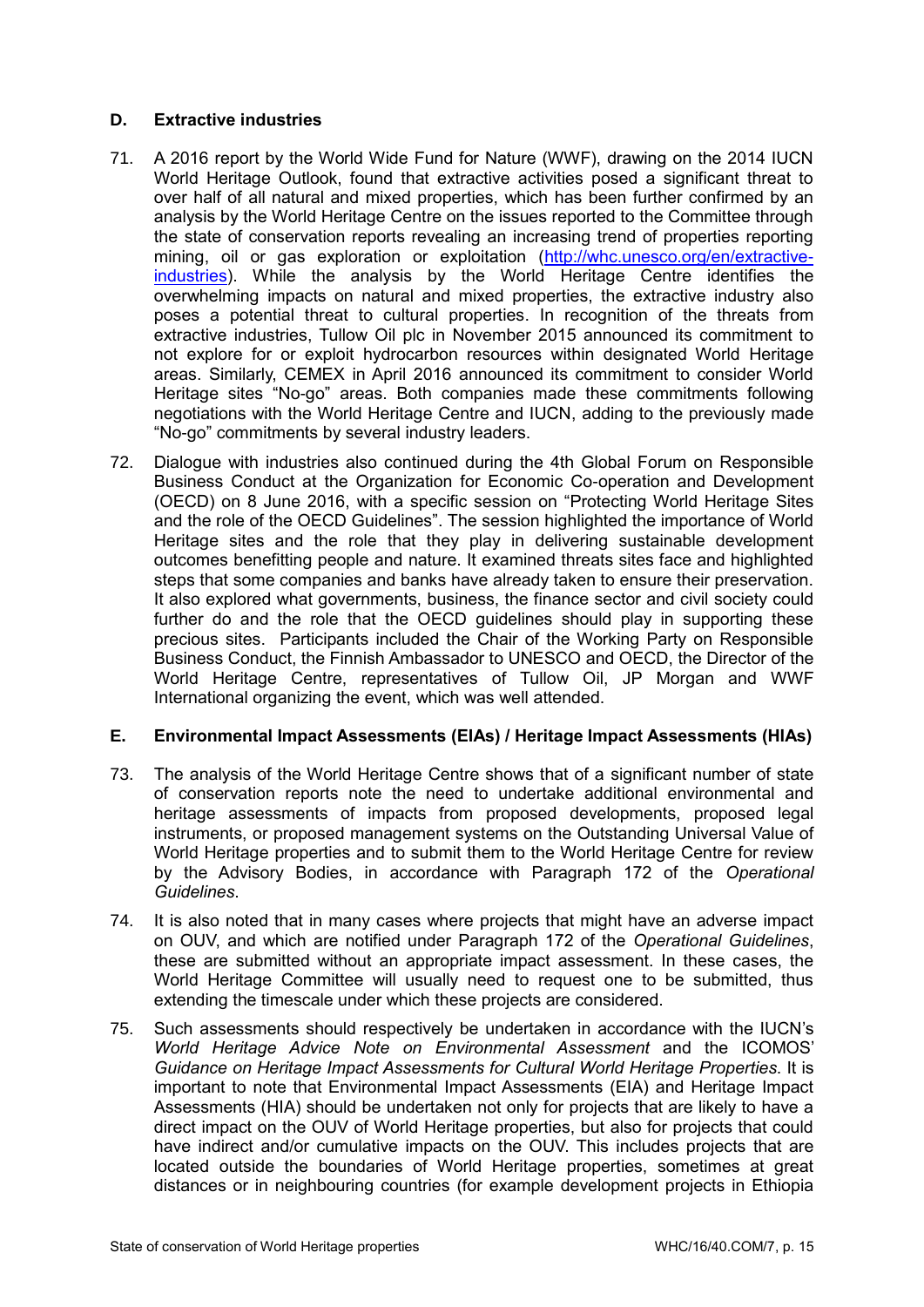that could impact on Lake Turkana National Parks (Kenya), development projects in Angola and Namibia that could impact on Okavango Delta, (Botswana), and development projects in Mongolia that could impact on Lake Baikal (Russian Federation) and at a smaller scale also such as rail or road networks for Cultural Landscapes of urban heritage or heritage in an urban environment. It should be reemphasized that impact assessments need to be seen primarily as useful tools to support decision making by the relevant national authorities rather than documents that need to be assessed by the Advisory Bodies.

76. The impact assessment is not an end in itself, but should be imbedded in management mechanisms and legal frameworks. Whilst many existing legislative frameworks around the world already include provisions for the EIA process, including in some cases the need to assess cultural heritage, a requirement to specifically assess impact on OUV of cultural and natural World Heritage properties is often missing. In recognition of this situation, IUCN's Environmental Law Centre has expressed its interest in undertaking a review, subject to availability of resources, to identify where and how the assessment of impacts on OUV required by the *Convention* can be integrated into existing legal frameworks to ensure a streamlining of impact assessment requirements and terminology. The Advisory Bodies also recognize that there is a need to streamline their advice on impact assessment, and note their preparedness to develop, subject to the availability of resources, one single guidance document on the assessment of impacts on OUV of both natural and cultural properties. The World Heritage Centre aims to develop guidance tools and training programmes with the Advisory Bodies.

## **F. Integrated management, Decision making and Governance**

- 77. A number of properties are reported to be facing challenges related to the coordination of management and decision making processes where different authorities are involved. This may be the case with mixed properties (for example, Wadi Rum Protected Area (Jordan)), where the management of natural and cultural values of the property fall under the responsibilities of different ministries.
- 78. In addition, both contiguous and serial natural properties may consist of several protected areas that each have their own management plan (for example: Mana Pools National Park, Sapi and Chewore Safari Areas (Zimbabwe)), or federal and regional protected areas administered at different levels of government as in the case of Volcanoes of Kamchatka (Russian Federation).
- 79. It is therefore important to reiterate that an integrated approach to planning and management is essential to ensure maintenance of all aspects of Outstanding Universal Value, in accordance with Paragraph 112 of the *Operational Guidelines*, and that a management system which ensures a coordinated management of all components is an essential requirement for all serial properties, in accordance with Paragraph 114 of the *Operational Guidelines*. Furthermore, the case of transboundary properties is particularly complex (for example: Talamanca Range-La Amistad Reserves/La Amistad National Park (Costa Rica/Panama); Silk Roads: the Routes Network of Chang'an-Tianshan Corridor (China, Kazakhstan, Kyrgyzstan)) and requires the establishment by the States Parties concerned of a joint management committee or similar body to oversee the management of the whole transboundary property, in accordance with Paragraph 135 of the *Operational Guidelines*. It is recommended that a joint management approach or other appropriate mechanism for cooperation is also adopted by States Parties where properties on either side of the international border are contiguous, but separately inscribed on the World Heritage List (for example: Iguazú National Park (Argentina) and Iguaçu National Park (Brazil)).
- 80. On the other hand, there is often a lack of coordination between different ministries and agencies, for example where permits for certain types of resource use or activities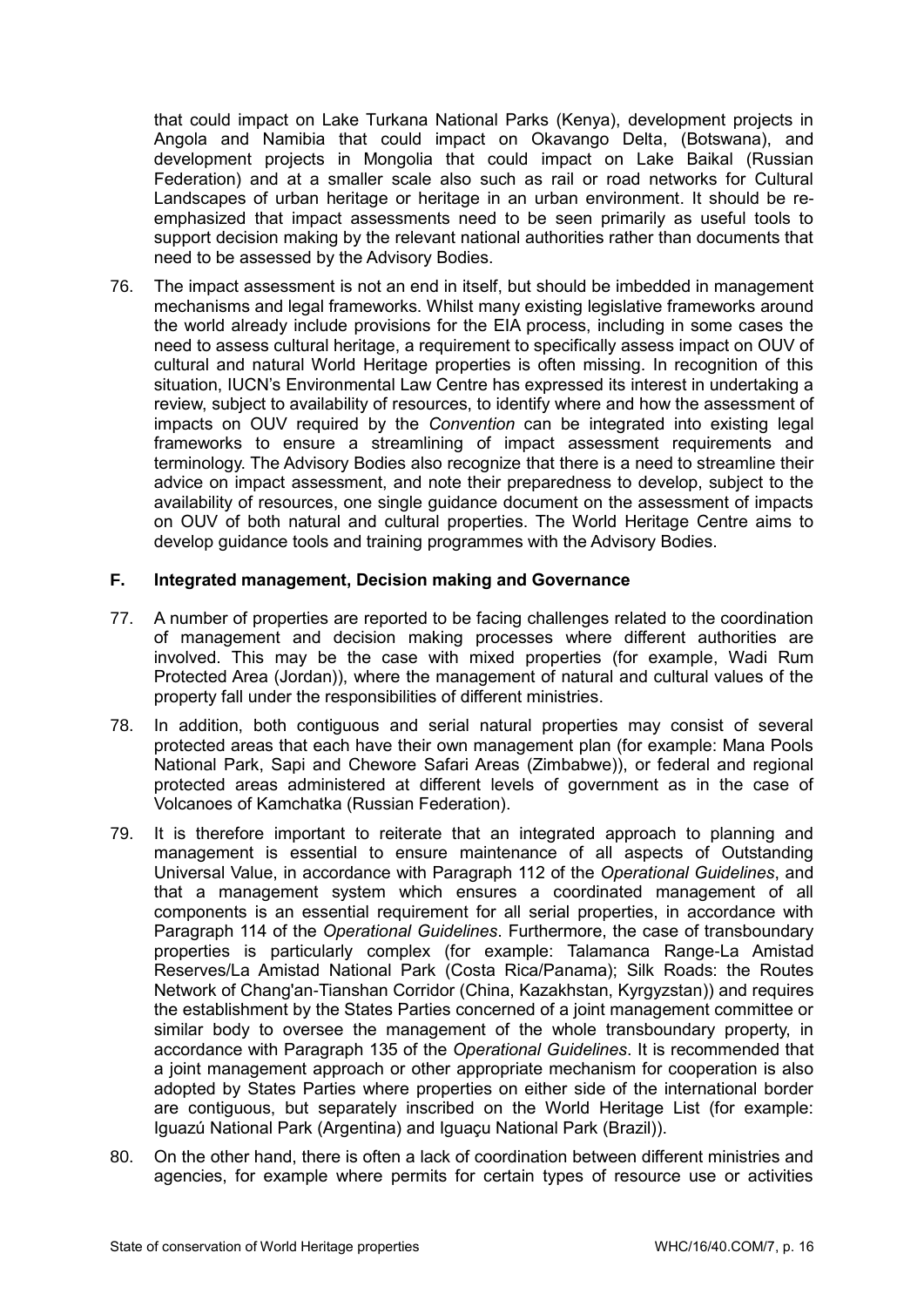within a natural property are granted by an authority other than the one responsible for the management of the property. The state of conservation report for Plitvice Lakes National Park (Croatia) for instance, notes that repeated concerns expressed by the management authority of the property with regards to the procedures for issuing construction permits within the property have not been addressed by the relevant planning authorities. In this regard it is recommended that States Parties are encouraged to promote recognition and awareness across all relevant national and regional agencies of the World Heritage status of the properties on their territory, and to develop mechanisms to ensure consideration of impacts on Outstanding Universal Value in the decision making processes of relevant ministries, before permits are issued. The Environmental Protection and Biodiversity Conservation Act 1999 (the EPBC Act) of Australia is a good example of environmental legislation that provides such a mechanism. The World Heritage Working Group established under the Coordinating Ministry of People Welfare of Indonesia or the national inter-ministerial committee in Tanzania are good examples of institutional mechanisms that enable coordination among ministries.

## **G. Ground transport infrastructures**

- 81. As mentioned in Paragraph 7 above, state of conservation reports for 2016 show that 19% of all properties reported issues related to the construction of ground transportation infrastructure. This infrastructure affects both cultural and natural properties and can take the form of roadways and rail lines above ground (open roadways and train tracks) and underground infrastructure (road and train tunnels). In urban settings, this infrastructure may sometimes include metro systems which may include one or more metro stations attached.
- 82. These varying configurations of ground infrastructure have many potential impacts on World Heritage properties including visual impacts on properties and their settings, damage to archaeology, severing of archaeological remains from their context leading to a loss of coherence and understanding, pollution and runoff, and fragmentation of natural ecosystems and creation of barriers for the movement of wildlife. Underground infrastructure also may cause problems with vibrations and potential damage to the archaeological heritage, as well as a variety of problems associated with metro stations and their impact on the urban environment. An additional concern regarding transportation infrastructure is that it may result in increased levels of illegal activities, such as poaching and illegal logging, both during construction and afterwards, including through increased access to previously remote natural areas. Transportation infrastructure also often brings uncontrolled development in its wake, putting even more pressure on the Outstanding Universal Value (OUV) of World Heritage properties over time. As the world continues to urbanize and more and more transportation infrastructure is needed both within urban areas and in connecting rural and urban areas, it is expected that this problem will continue to increase in the future.
- 83. The key to dealing with ground transportation infrastructure is, first, to ensure that transportation planners at the national, regional, and local levels are aware of the World Heritage properties and their OUV long before any planning exercises begin. Potential issues and threats should be identified as early as possible, including through strategic environmental assessments (SEAs) to assess and manage potential long term impacts from the transport project itself and from associated future development. This step will allow for impacts to be understood at the earliest stages of the planning process, meaning that governments can consider potential impacts on OUV before specific projects are planned. Once projects have been planned, EIAs and/or HIAs should be carried out. These assessments should include multiple options which can be used to meet transportation needs, while ensuring minimal impacts on the OUV of World Heritage properties. There is a need however to ensure both political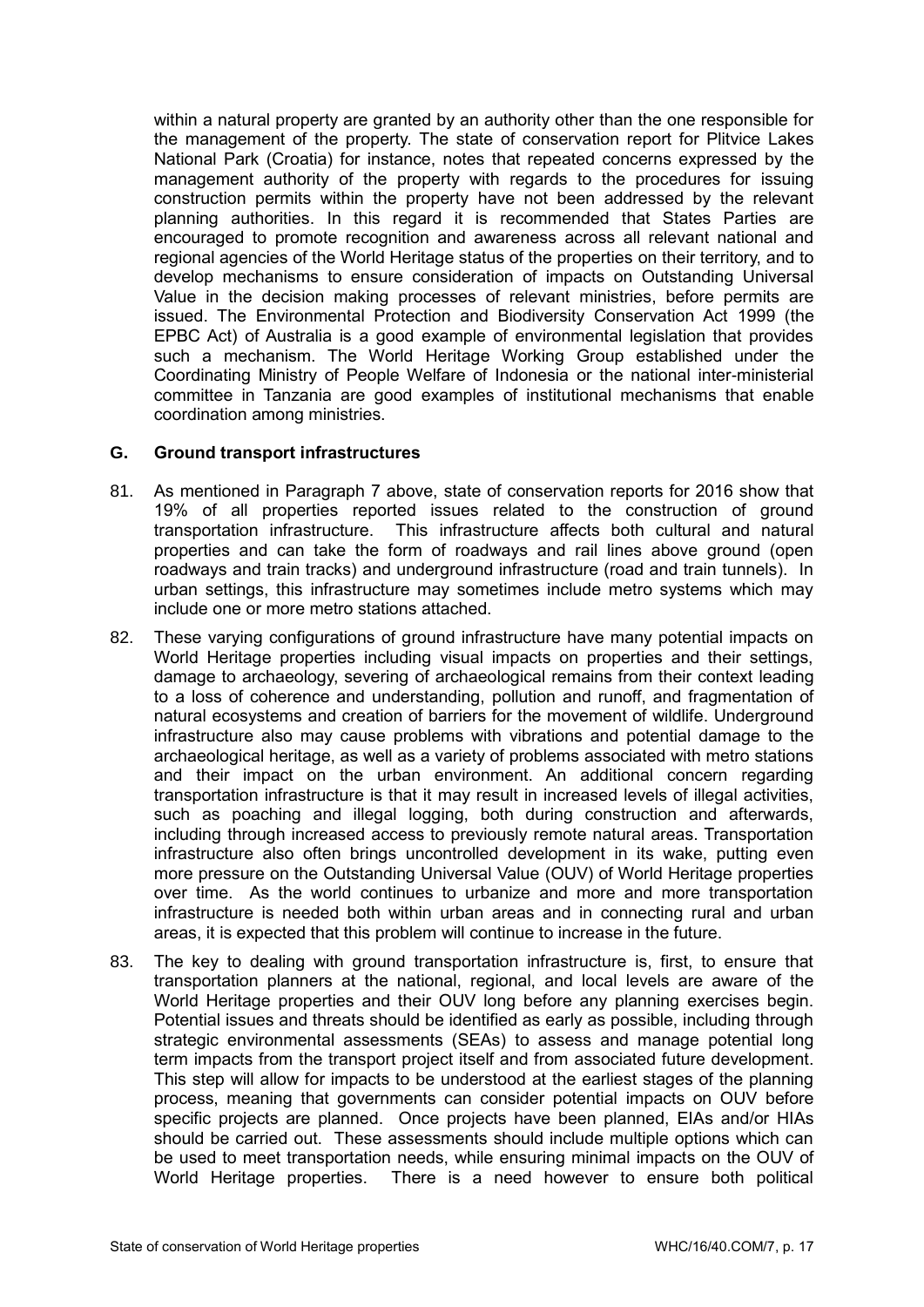commitment, as well as strong technical advice and support (urban and transportation planners, structural engineers, biologists, etc.).

# **IV. DRAFT DECISION**

## *Draft Decision: 40 COM 7*

*The World Heritage Committee,*

- *1. Having examined Documents WHC/16/40.COM/7, WHC/16/40.COM/7A, WHC/16/40.COM/7A.Add, WHC/16/40.COM/7A.Add.2, WHC/16/40.COM/7B, WHC/16/40.COM/7B.Add and WHC/16/40.COM/7B.Add.2,*
- *2. Recalling Decision 39 COM 7, adopted at its 39th session (Bonn, 2015),*

#### *Emergency situation resulting from conflicts*

- *3. Deplores the conflict situation prevailing in several countries, the loss of human life as well as the degradation of humanitarian conditions and expresses its utmost concern at the damage sustained and the threats facing cultural and natural heritage in general;*
- *4. Urges all parties associated with conflicts to refrain from any action that would cause*  further damage to cultural and natural heritage and to fulfil their obligations under *international law by taking all possible measures to protect such heritage, in particular the safeguarding of World Heritage properties and the sites included in the Tentative List;*
- *5. Also urges the States Parties to adopt measures against World Heritage properties being used for military purposes;*
- *6. Takes note of the progress made by the World Heritage Centre and the Advisory Bodies to launch a reflection on a post-conflict recovery strategy, and of the support extended so far through technical assistance, capacity-building, and exchange of best practices in this regard, and recommends that further support for threatened or damaged World Heritage properties be pursued;*
- *7. Notes with concern that the conflict situation in several countries in the world has increased considerably the work load of the World Heritage Centre staff, and that an adequate implementation of the Action Plans for the Emergency Safeguarding of Cultural Heritage in Mali, Syria, Iraq, Libya and Yemen requires additional financial and human resources at the World Heritage Centre and in the UNESCO field offices; also notes the increased demands on the resources of the Advisory Bodies;*
- *8. Calls on the international community to provide financial support for the implementation of the UNESCO Action Plans for the Emergency Safeguarding of Cultural Heritage in Syria, Iraq, Libya and Yemen, including for additional human resources at the World Heritage Centre and in the UNESCO field offices;*
- *9. Also expresses its utmost concern about the impacts of conflicts causing an escalation of the already severe poaching crisis, as armed groups are financing their activities through illegal wildlife trade, which is having a severe impact on African wildlife, threatening the very survival of species and the Outstanding Universal Value (OUV) of World Heritage properties;*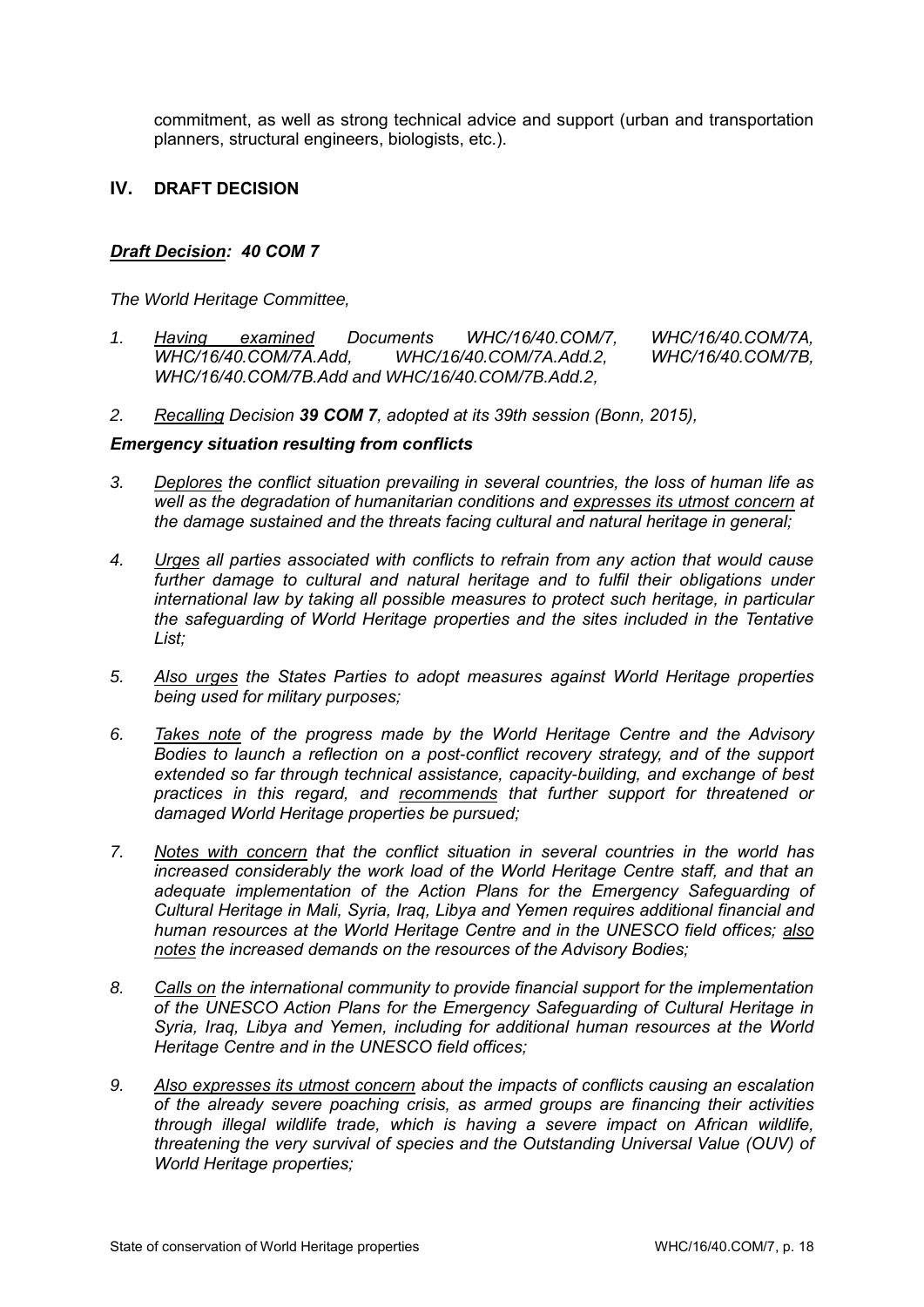*10. Launches an appeal to all Member States of UNESCO to cooperate in the fight against the illicit trafficking of cultural heritage objects and illegal wildlife trade, including through the implementation of the Convention on International Trade in Endangered Species of Wild Fauna and Flora (CITES), and to pursue the implementation of the United Nations Security Council Resolution 2199 of February 2015 regarding Syria and Iraq;* 

## *Other conservation issues*

## *Reconstruction*

- *11. Noting that the recent and wide-ranging deliberate destruction of World Heritage properties as a result of armed conflict in Syria, Yemen, Libya, Mali and Nigeria, and the devastating earthquakes in Nepal, have brought sharply into focus the issue of reconstruction in World Heritage properties; that several international meetings have taken place or are being planned on reconstruction; and that guidance within the*  Operational Guidelines *is currently inadequate,*
- *12. Recommends that more in depth reflection is needed on reconstruction within World Heritage properties as a complex multi-disciplinary process, and that consideration should be given to developing new guidance to reflect the multi-faceted challenges that reconstruction brings, its social and economic context, the short- and long-term needs of properties, and the idea of reconstruction as a process that should be undertaken within the framework of the Outstanding Universal Value (OUV) of the properties;*

*Climate Change*

- *13. Taking note of the agreement reached during the 21st conference (COP21) of the United Nations Framework Convention on Climate Change (UNFCCC) held in 2015, requests the World Heritage Centre and the Advisory Bodies to assist States Parties to implement appropriate management responses to the adverse effects of Climate Change;*
- *14. Recommends that the World Heritage Centre strengthen its relations with other organizations working on Climate Change, particularly with the UNFCCC and the Intergovernmental Panel on Climate Change (IPCC) secretariats, and specifically with regard to the effect of Climate Change on World Heritage properties, and also requests the States Parties, the World Heritage Centre and the Advisory Bodies to work with IPCC with the objective of including a specific chapter on natural and cultural World Heritage in future IPCC assessment reports;*
- *15. Further requests the World Heritage Centre and the Advisory Bodies to periodically review and update the Policy Document on the Impacts of Climate Change on World Heritage properties", so as to make available the most current knowledge and technology on the subject to guide the decisions and actions of the World Heritage community;*

# *Dams*

*16. Notes with significant concern that an increasing number of properties are facing potential threats from major dam projects, considers that the construction of dams with large reservoirs within the boundaries of World Heritage properties is incompatible with their World Heritage status, and urges States Parties to ensure that the impacts from dams that could affect properties located upstream or downstream within the same river basin are rigorously assessed in order to avoid impacts on the Outstanding Universal Value (OUV);*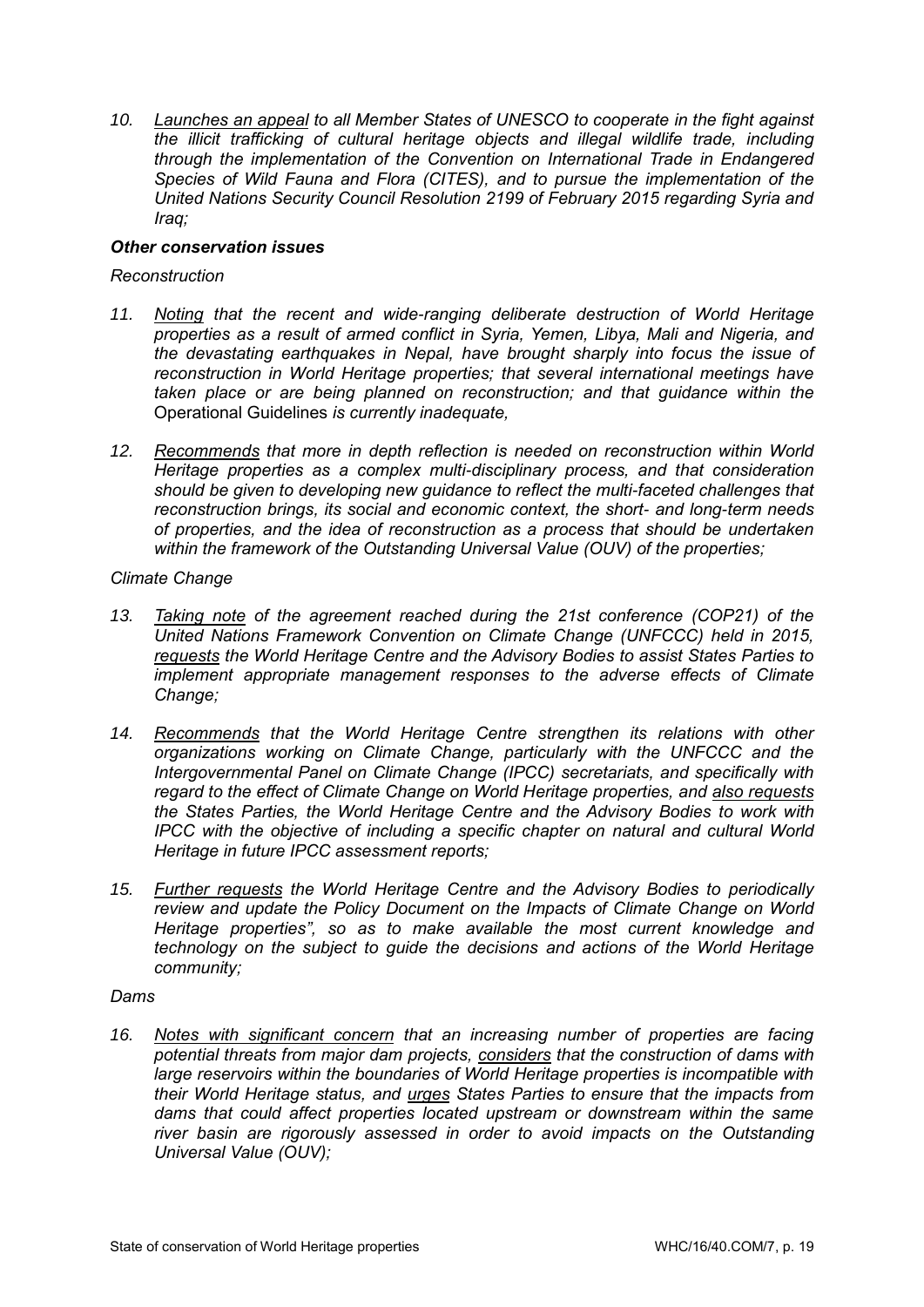## *Extractive industries*

- *17. Noting with significant concern that World Heritage properties are increasingly threatened by extractive industries, as confirmed by the 2014 IUCN World Heritage Outlook report, by the World Heritage Centre's analysis of issues reported in state of conservation reports also revealing the potential threat from extractive activities to cultural properties, and by the 2016 report by the World Wide Fund for Nature (WWF), welcomes the "No-go" commitments to World Heritage properties made by Tullow Oil plc and CEMEX in November 2015 and April 2016 respectively, and reiterates its call on other extractive industry companies and investment banks to follow these examples to further extend the "No-go" commitment;*
- *18. Recalling Decision 37 COM 7, once again urges all States Parties to the* Convention *and leading industry stakeholders to respect the "No-go" commitment by not permitting extractive activities within World Heritage properties, and by making every effort to ensure that extractives companies located in their territory cause no damage to World Heritage properties, in line with Article 6 of the Convention;*

*Environmental Impact Assessments (EIAs) / Heritage Impact Assessments (HIAs)*

- *19. Notes with concern that a majority of properties potentially affected by proposed development projects, proposed legal instruments, and proposed management systems have not benefited from an assessment of impacts on their Outstanding Universal Value (OUV) in line with IUCN's* World Heritage Advice Note on Environmental Assessment *and ICOMOS'* Guidance on Heritage Impact Assessments for Cultural World Heritage Properties*, and requests all States Parties to the*  Convention *to ensure that potential direct, indirect and cumulative impacts on the OUV, including from projects located outside the boundaries of natural and/or cultural World Heritage properties, are specifically assessed within the framework of the EIA and HIA required by the applicable laws and regulations, and that reports of such assessments are submitted to the World Heritage Centre for review by the Advisory Bodies, in accordance with Paragraph 172 of the* Operational Guidelines*;*
- *20. Recalls Article 6 of the* Convention *according to which "Each State Party to this Convention undertakes not to take any deliberate measures which might damage directly or indirectly the cultural and natural heritage […] situated on the territory of other States Parties to this Convention", and also requests all States Parties to the*  Convention *to ensure that EIAs and HIAs include an assessment of impacts on the OUV of World Heritage properties situated on the territory of other States Parties, as appropriate;*
- *21. Further requests the Advisory Bodies, in consultation with the World Heritage Centre, to consider opportunities to streamline their guidance on impact assessment in order to develop one single guidance document for the assessment of impacts on both natural and cultural properties;*

*Integrated management, Decision making, Governance*

*22. Noting with concern that the lack of an integrated management approach is reported to cause challenges to the coordination of management and decision making processes of properties where different authorities are involved, in particular in the cases of mixed, serial, and transboundary properties, urges States Parties to establish appropriate mechanisms in order to facilitate a coordinated approach to the management of all properties, in line with the requirements of the Operational* Guidelines *as laid out in Paragraphs 112, 114, and 135, and encourages States Parties with contiguous natural properties on either side of their international borders, which*